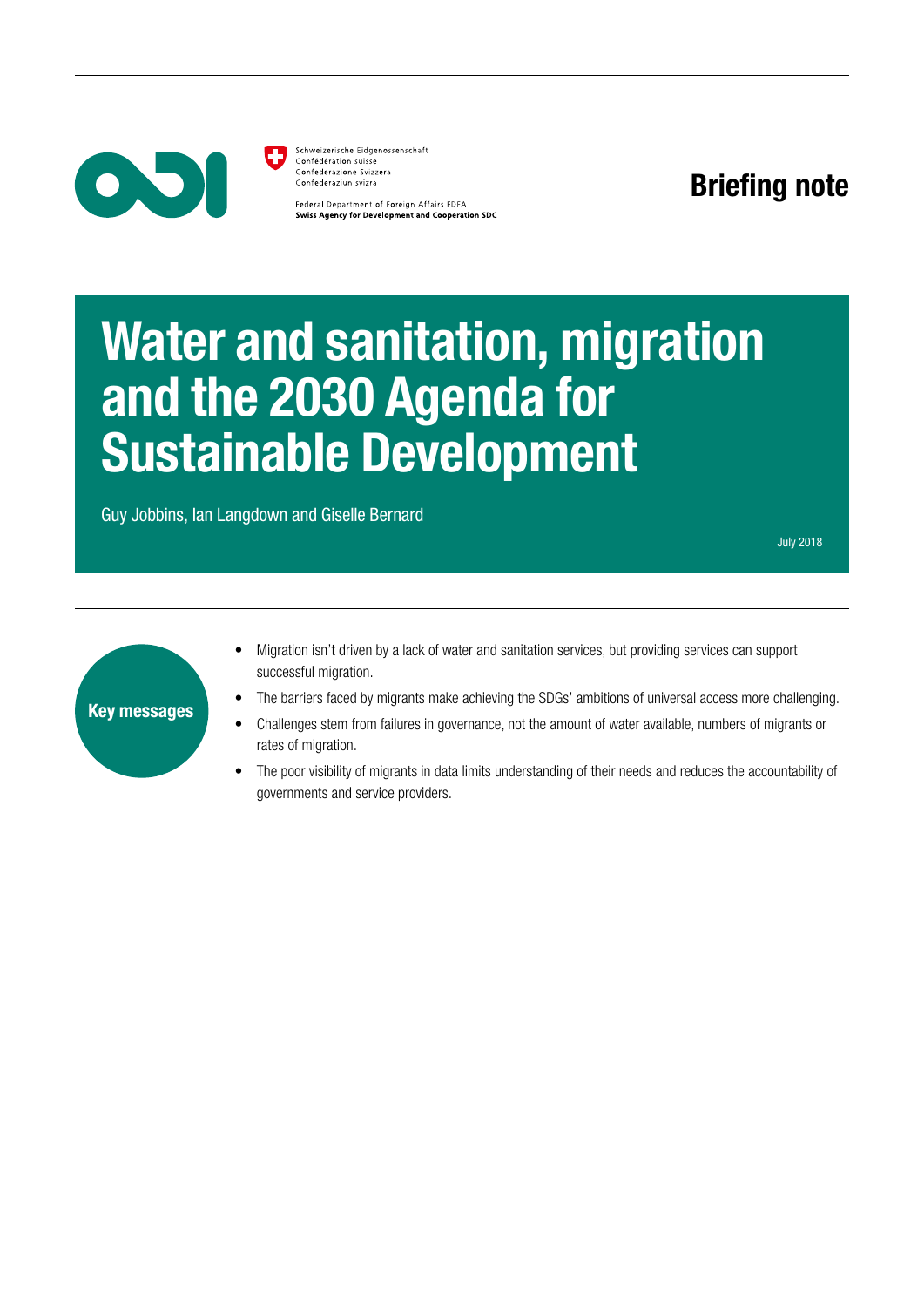### Migration and the 2030 Agenda for Sustainable Development: a briefing series

Migration is one of the defining features of the 21st century and significantly contributes to economic and social development everywhere. As such, migration will be key to achieving the Sustainable Development Goals (SDGs).

In a series of briefings, ODI, with the support of the Swiss Agency for Development and Cooperation (SDC), explains the relationship between migration and critical development issues that are central to the SDGs. The briefings provide a set of recommendations for governments and policy-makers tasked with delivering the 2030 Agenda.

### 1 Introduction

This briefing explores the relationships between water, sanitation and migration, and how they may affect the 2030 Agenda for Sustainable Development (2030 Agenda) and achievement of the Sustainable Development Goals. Specifically, we discuss the fact that while water and sanitation do not appear to drive migration, the process of migration can radically shape access to water and sanitation services – particularly for undocumented migrants<sup>1</sup> and people in transit. We question whether attaining universal access to safely managed water and sanitation services is possible without specific measures to address the needs of refugees and other migrants.

This briefing focuses primarily on refugees and international labour migrants. However, several dominant narratives about the relationships between water and migration have been shaped by experiences of other forms of migration. As such, this briefing does discuss domestic migration, nomadic pastoralism and seasonal labour migration, and people temporarily relocating in response to droughts and floods. When not explicitly differentiated, 'migration' and 'migrants' should be understood to mean refugees and other international migrants.

We examine how migration relates to several of the SDGs – chiefly SDG 6: to 'ensure availability and sustainable management of water and sanitation for all'. SDG 6 covers a wide range of issues related to water security, including access to water and sanitation services, and water quality, scarcity, sustainability and management. The 'water security' framing of SDG 6 connects the rights of individuals (e.g. access to safe water and sanitation services) with broader environmental and natural resource issues.

While this briefing touches upon most of the issues covered by SDG 6, we focus in particular on access to water, sanitation and hygiene (WASH) services (section 2). SDG 6, and the specific water and sanitation targets (6.1

and 6.2), set the ambition of 'safely managed' services 'for all'. This is a step up from previous commitments to provide basic water service levels – which might include, for example, a standpipe or well shared by multiple households. Instead, standards for *safely managed* water services focus on piped water delivery to each household (see also Box 1). This poses obvious problems when applied to transitory populations, but also significant challenges for people with insecure land tenure and immigration status.

WASH – and water services more broadly – fall into the category of basic services. This series on migration and the 2030 Agenda has already covered several other basic services: health (Tulloch et al., 2016); education (Nicolai et al., 2017; and social protection (Hagen-Zanker et al., 2017). But several factors make WASH services worthy of separate consideration.

First, like food and shelter, drinking water is an immediate need for human survival, and poor sanitation can also have serious public health consequences. Second, water and sanitation systems have more specific and fixed infrastructure at the point of delivery than other basic services: education services can be provided in a variety of ways, places and contexts, but options for delivering safely managed WASH services are more limited and expensive – particularly where connecting to individual residences. Third, compared to other basic services there are stronger links between WASH access and land rights, an issue that strongly affects migrants.

This briefing begins by exploring narratives about the role of water in driving migration. It then considers how migration affects WASH service delivery from the perspective of four groups: migrants, migrants' origin communities, service providers and the policy community. In section 4 we relate these findings to migration's effects on the achievement of WASH-related SDGs, and in section 5, provide recommendations for national governments, donors, international agencies and civil society organisations to improve WASH access for migrants and strengthen the potential of WASH to support successful migration.

<sup>1</sup> 'Undocumented migrant' refers to people without valid travel documents, including those who have entered the country without valid documents, overstayed their visas, or had asylum or refugee requests rejected.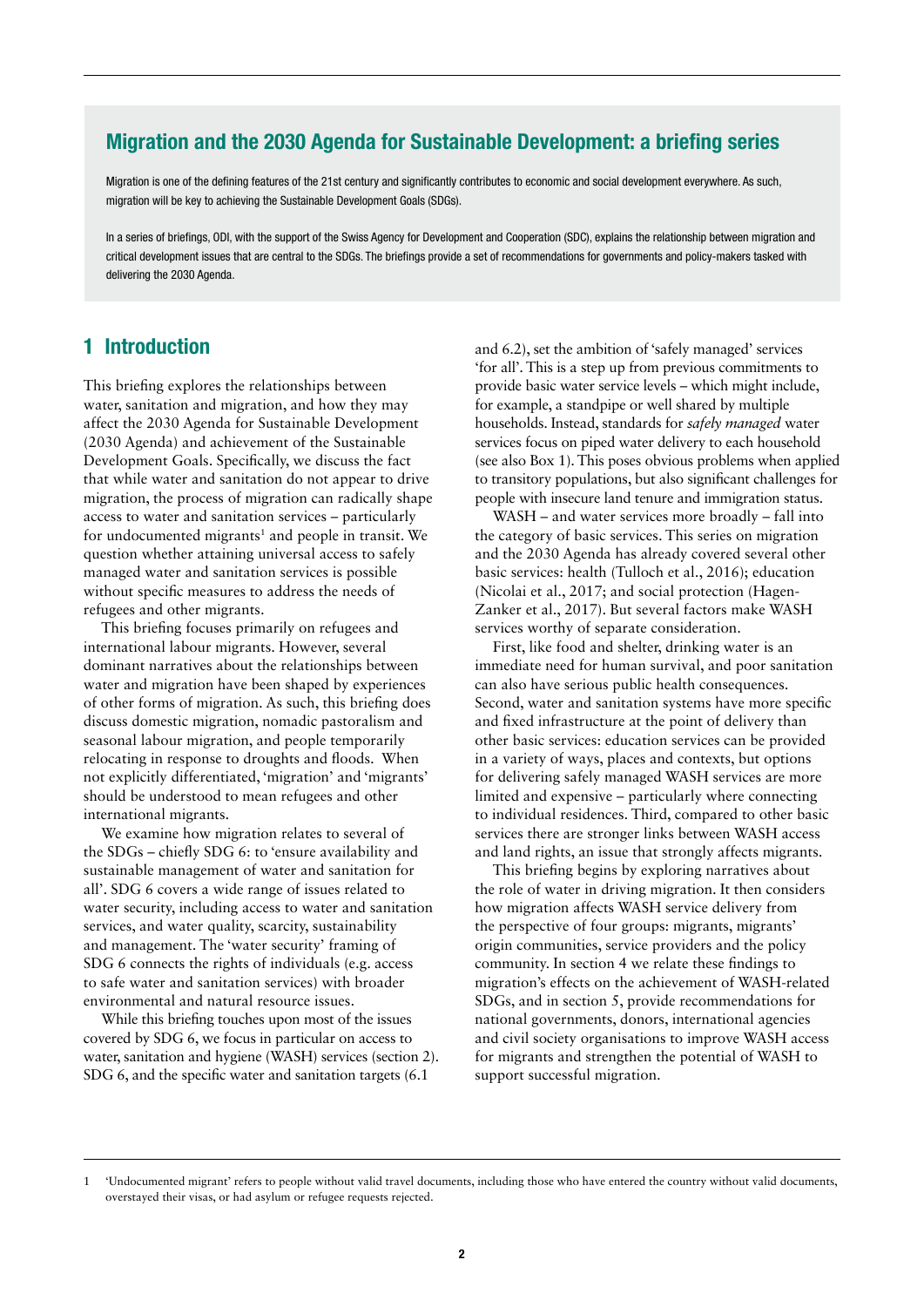#### Box 1 The challenge of delivering services 'for all'

SDG 6 aims to 'ensure availability and sustainable management of water and sanitation for all'. This unambiguous commitment to universal access presents significant practical challenges. In the past, investment in WASH services has tended to focus on the people who are easiest – and most cost-effective – to reach, such as fixed, urban populations. Ensuring that *no one* is left behind requires additional and different types of investments aimed at the hardest-to-reach people and groups. The requirement for services to be *safely managed* introduces further costs and difficulties.

The Joint Monitoring Programme of the World Health Organization and UNICEF (WHO and UNICEF, 2017) defines basic and safely managed services as:

#### **Sanitation**

Basic: *use of improved facilities which are not shared with other households.* Safely managed: *use of improved facilities which are not shared with other households and where excreta are safely disposed in situ or transported and treated off-site.*

#### **Drinking water**

Basic: *drinking water from an improved source, provided collection time is not more than 30 minutes for a roundtrip including queuing.*

Safely managed: *from an improved water source which is located on premises, available when needed and free from faecal and priority chemical contamination.*

How these standards might be attained in serving migrant and transitory populations without fixed households or premises is a challenging question.

### 2 The relationship between water, sanitation and migration

The relationship between migration and water security is not straightforward (Wilkinson et al., 2016), despite a common framing in which people are 'pushed' away from areas where water is scarce or inaccessible and 'pulled' towards areas offering better access (Jónsson, 2010). Individual migration decisions are complex, and based on a broad range of social, economic, political and institutional factors of which water is just one (Afifi, 2011; Miletto et al., 2017). Large-scale movements of people, in particular, have multiple causes, and untangling them may be impossible (Cummings et al., 2015; Hagen-Zanker and Mallett, 2016).

Rural livelihoods based on agriculture and livestock production rely on large quantities of water and when supplies are insufficient, people may move to find water or alternative economic opportunities. Many rural households practice seasonal labour migration, with young males in particular moving from agricultural activities to jobs in urban services and construction during the dry season (Afifi, 2011; Simonet and Jobbins, 2016). Similarly, pastoral nomads frequently move in search of water and forage for their livestock, usually in traditional seasonal patterns. In these contexts, providing water services has even been an instrument for the sedentarisation of nomads by governments who seek greater political and economic control over them, often with negative environmental and cultural consequences (Gomes, 2006).

Migration can also be an adaptation strategy where long-term water resource scarcity or degradation of water resources undermines the viability of livestock or agricultural livelihoods. While this can lead to migration that is more permanent than seasonal in character, it does not necessarily mean that whole households or communities are migrating: mostly, migration by some household members is used to generate and diversify household income and support those left behind (Tacoli, 2009). The role of water is also likely to be indirect and/or hard to distinguish from other environmental changes (e.g. land degradation) or non-environmental factors driving migration such as job and economic opportunities (Reuveny, 2007).

Migration is also a common strategy for coping with and recovering from droughts and floods (Bhat et al., 2013; Opitz-Stapleton et al., 2017). For example, large scale movements of people have been seen in response to recent floods in Pakistan (Salik et al., 2017). Migratory responses to water-related disasters are usually temporary, with displaced people returning to their communities and livelihoods as soon as possible (Wilkinson et al., 2016). However, such displacement can be repeated or prolonged, leading to longer-term relocation (IDMC, 2016). Migration in response to droughts and floods is also not usually international, as long-distance migration requires planning and resources, which are scarce in disasters (Jónsson, 2010).

Nor do extreme events necessarily lead to migration. In areas such as the Sahel, where drought and climate variability are the norm, social networks and other assets provide people with a range of coping strategies beyond migrating (Jónsson, 2010). Similarly, though rural–urban migration increased in Syria between 2005 and 2010 during a drought, the same drought didn't produce widespread movements of people in other affected countries, which included Iraq, Turkey, Lebanon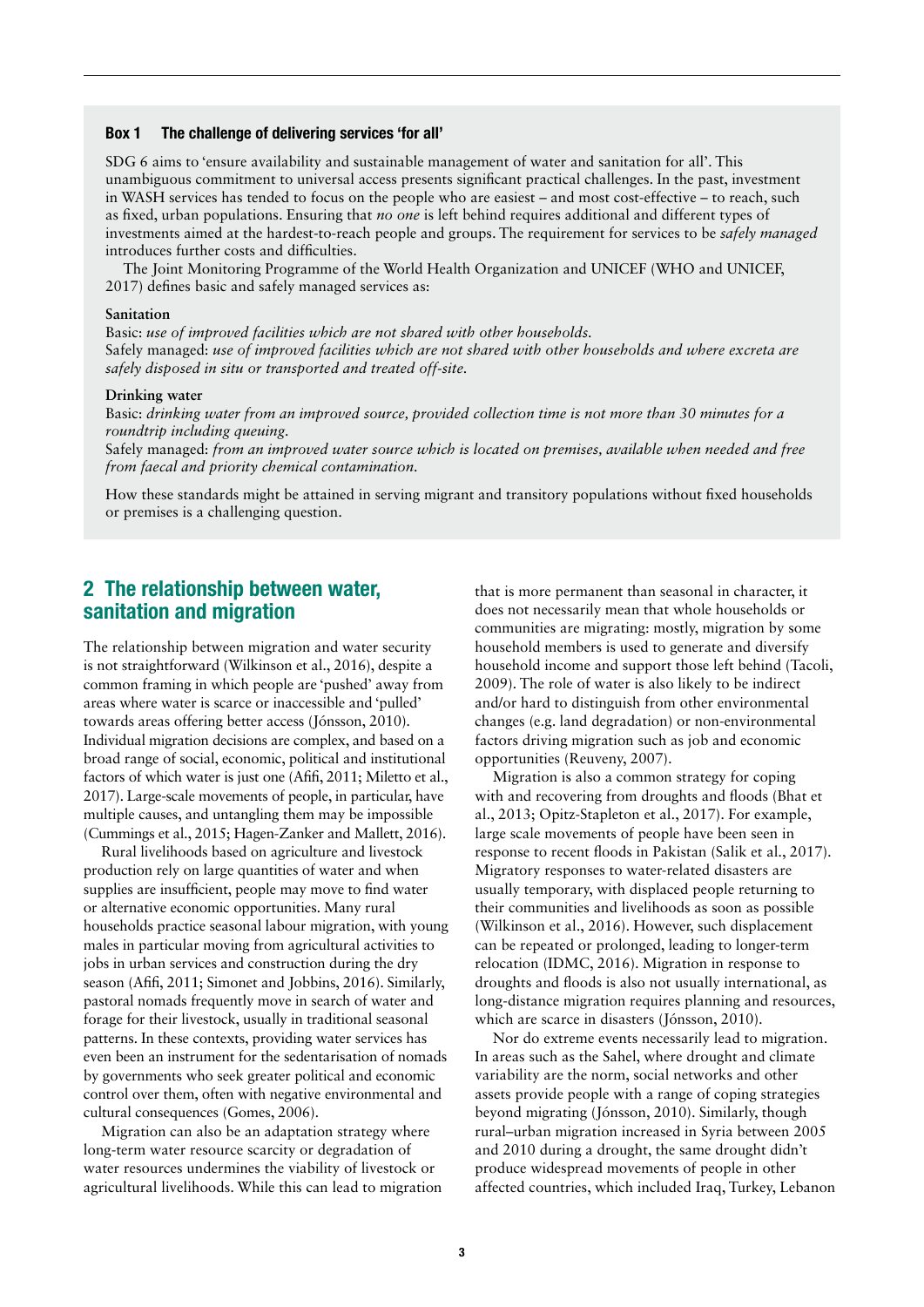and Jordan (Weinthal, Zawahri and Sowers, 2015). In Syria, the wave of rural–urban migration – and the wider crisis – resulted from broad governance failures, not the drought (de Châtel, 2014).

The role of water and sanitation *services* (as opposed to water *resources*) as a push or pull factor in migration is even less clear. While improved access to basic services, including water, is often cited in policy discussions as a factor pulling people to cities, it is rarely mentioned by migrants as a primary reason for their journey (WEF, 2017). WASH is more likely to be a secondary reason for migration than a direct driver – that is, water and sanitation access may shape factors like jobs, food availability and living standards, but people don't move to a city solely to for improved water services or better toilet facilities (Salik et al., 2017). Migrants may also be willing to accept *lower* levels of WASH access at their destination if other, greater benefits – such as higher or more stable income, or education opportunities for their children – are on offer.

Perhaps surprisingly, there is some evidence that development in origin communities – including improved access to WASH services – may accelerate out-migration. With development comes greater prosperity, which means people are better able to save money and finance their migration, and their aspirations increase (De Haas, 2010). Conversely, unreliable, poor quality or low levels of access to WASH services may prevent people from migrating by contributing to poverty and limiting their ability to form the necessary assets (Dorward et al., 2009; Salik et al., 2017). This might be due to the opportunity costs of the time taken in collecting and managing water, or because water-related health shocks reduce people's assets.

### 3 How does migration affect WASH services?

The relationships between migration and WASH services are complex; the issues differ depending on your perspective. For migrants, and their origin communities, the issues are largely about how the process of migration affects their *access* to WASH services. For those delivering WASH services – such as public utilities, private companies or charitable actors – the challenges lie in the *sustainable provision* of safe, sustainable and effective services. By contrast, the policy community's concerns focus on *enabling* migrants' access to WASH services. Using case studies from Lebanon and the United States, this section looks at each of these perspectives in turn to illustrate specific challenges.

#### 3.1 Impacts of migration on WASH and water in origin communities

Migration can have mixed effects on the water security of those left behind in origin communities. Remittances can be invested in water management and WASH services, and there is some evidence that visiting and returning migrants can transfer new technologies and practices to communities, including better sanitation behaviours (Fayissa and Nsiah,

2010). On the other hand, migration does not necessarily relieve pressure on water resources, and male out-migration can increase the water management burden for women.

Remittances are an important pathway for migrants to support water security, particularly in rural origin communities with low levels of WASH provision, and where water access is important productive factor (Asian Development Bank, 2009). Remittances can support capital investment in irrigation or domestic equipment (De Haas, 2006), or paying for improved WASH services (Massey, 1990). Remittances can also contribute to cash reserves, and help left-behind families cope with waterrelated shocks from drought and floods (Miletto et al., 2017; Salik et al., 2017).

Not all these relationships are causal. Richer households are better able to support the cost of migration and to afford WASH equipment, pay for services and cope with shocks. Also, WASH-related benefits don't emerge automatically from remittances. Households may have competing priorities for remittances and, where they are used for consumption expenditure, it will not have the same long-term impact as investments. Arguably governments can do more to channel remittances from international migrants towards better developmental and WASH outcomes for origin communities (Fayissa and Nsiah, 2010; Salik et al., 2017). In Mexico, for example, the Three-For-One Program matches government funds with collectivised remittances for community public works, and has positively contributed to water and sanitation service provision in some communities (Duquette-Rury, 2014).

However, migration doesn't necessarily affect other water security challenges in origin communities. For example, it is not clear that out-migration reduces competition over water resources or helps degraded ecosystems recover (Jónsson, 2010) – despite arguments to the contrary (e.g. Olsson, Eklundh and Ardö, 2005). In practice, migration is often a strategy used to keep most household members in the rural setting (e.g. Mounkaïla, 2002), without significantly reducing demand for water. Remittances can also fund water equipment – particularly for irrigation – that may even increase water demand and contribute to further ecosystem degradation (Zeitoun et al., 2012).

Migration can also have clearly negative impacts for origin communities and households. In particular, male out-migration can shift responsibilities in the home, with women taking additional burdens such as securing water and caring for livestock (Afifi, 2011; Salik et al., 2017). Where women are marginalised in local water management systems, the departure of men can cause further stress and problems (Miletto et al., 2017).

### 3.2 Access of migrants to WASH services

The vulnerability, exclusion, political and documentation status of migrants contribute to a range of challenges they experience in accessing basic and safely-managed WASH services.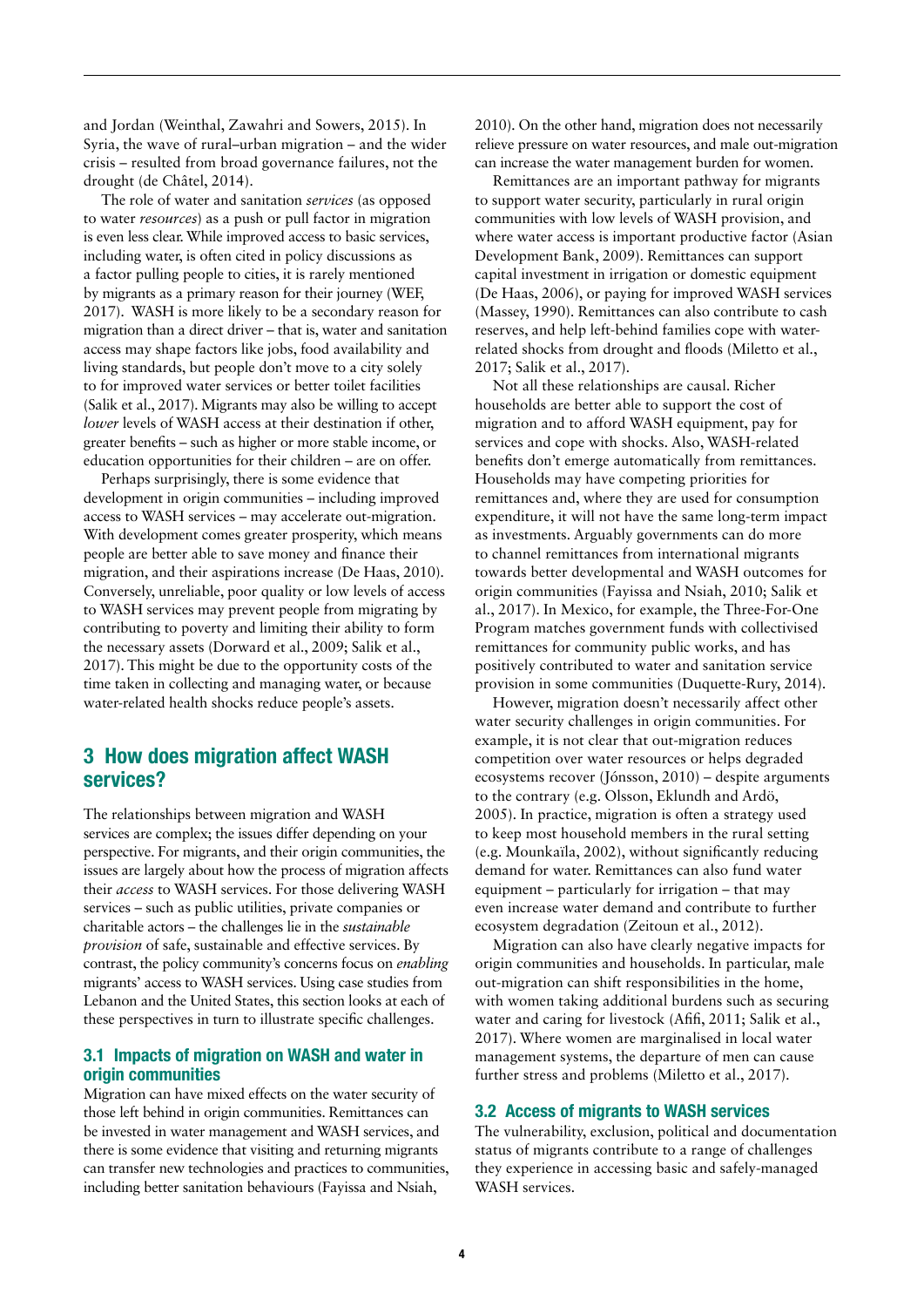#### **Migrants in transit**

Accessing even *basic* water and sanitation services can be challenging for migrants on the move. Migrants – particularly those who are undocumented – can face difficult and hazardous journeys, and access to water and sanitation services is just one of many challenges they face. While there is little evidence on how migrants access water and sanitation services during their journeys, we do know that along extreme but widely travelled trajectories such as the Sahara, the lack of water can be fatal (IOM, 2017a).

Even in less extreme environments, migrants can face exclusion and disincentives in accessing basic WASH services. For undocumented migrants, one such disincentive is the possibility of detection by authorities. Near the French-Italian border, for example, undocumented migrants have slept in the forest, using rivers as both drinking sources and toilet facilities, rather than risk detection by staying in Red Cross camps (Welander, 2017). In populated areas, people on the move often face racism, discrimination and exclusion from services, being moved away from spaces with public toilets and water points, or refused sale of water.

Formal camps and detention centres for migrants and refugees generally offer better access to WASH than life without a roof. However, the services offered do not necessarily meet the 'safely managed' standard (i.e. services on premises and not shared with other households). For instance, the 'formal' migrant camp at Calais had inadequate WASH services, with overflowing toilets and reports of respiratory disease linked to bacteria-contaminated water (Dhesi et al., 2015). Similar reports of unsanitary conditions and waterborne disease in transit camps are found around the world, including Europe (Van Berlaer et al., 2016). Unsanitary and overcrowded WASH facilities have also been reported in more permanent infrastructure for housing migrants, such as detention centres for people awaiting deportation (e.g. HM Chief Inspector of Prisons, 2015).

The reasons for these shortfalls in service standards are diverse and complex, and include – for example – challenges coping with increased numbers of migrants at the onset of the European 'migration crisis'. However, they also reflect the technical challenges of meeting

the standards for basic and especially safely managed services for people on the move, and the limited political incentives and will to do so (Dhesi et al., 2015).

#### **Migrants settled in host countries**

Challenges in accessing WASH services can persist long after the initial migration journey. Refugees and lowincome and undocumented migrants are more likely to end up living in decaying or informal urban areas with old or absent infrastructure and services that fall below standards for safely managed – or even basic – provision (Jabareen, 2014). Unestablished migrants in new communities often lack the necessary social and political capital to demand better services from authorities; language skills and limited knowledge of their rights can also be barriers (Jabareen, 2014; IOM, 2017b). Undocumented migrants are in a worse position: those without the right to remain are less likely to demand services because of the risk – perceived or actual – of detection and deportation (Jepson et al., 2014; UN-Habitat, 2016) (see Box 2). Financial barriers to access can also be significant, as poor and marginalised people pay a greater proportion of their income for water services (Bakker et al., 2008).

Migrants are also highly vulnerable to homelessness (Pleace, 2010). In the UK, migrants from Central and Eastern Europe make up a large proportion (28%) of the homeless population (Fitzpatrick et al., 2012). UK government policies attempt to create a hostile environment for undocumented migrants and failed asylum seekers by excluding them from support and benefits, driving homelessness (Fitzpatrick et al., 2012; Burnett, 2016). As homelessness implies exclusion from basic services, these policies constitute a further risk factor for the access of migrants to WASH services.

Despite these challenges, there is evidence that successful migrants gain improved access to WASH services over the longer term. Urban areas provide better services than rural areas, and not all migrants are relegated to slums (Lu, 2010; Lucci et al., 2016; Salik, 2017). Over time, migrants can also move from lowincome neighbourhoods to more established parts of the city with better services (UN-Habitat, 2016).

#### Box 2 Undocumented migrants and WASH services in the *colonias* of Texas

In Texas, more than 1,800 informal shanty towns – or *colonias –* lie along the border with Mexico. *Colonias* provide limited services, rights and security to their largely undocumented, Latino, migrant population, and have been termed America's 'third world' (Rios and Meyer, 2006). The *colonias* occupy a specific institutional and political niche in the US: politically and socially unwelcome, but providing cheap and disposable sources of labour that is economically useful.

Water and sanitation provision in the *colonias* is highly variable. One study in Hidalgo County found that 46% of residents in 950 *colonias* faced deficiencies in water and/or sanitation provision (Jepson et al., 2014). Sporadic attempts by the state to address WASH needs as a public health measure have yielded some formal service provision. But many *colonia* residents lack water utilities, and instead purchase water privately from trucks or vending machines and store it in drums. This water is often unaffordable to many residents and of poor quality.

*Source: Jepson et al., 2014.*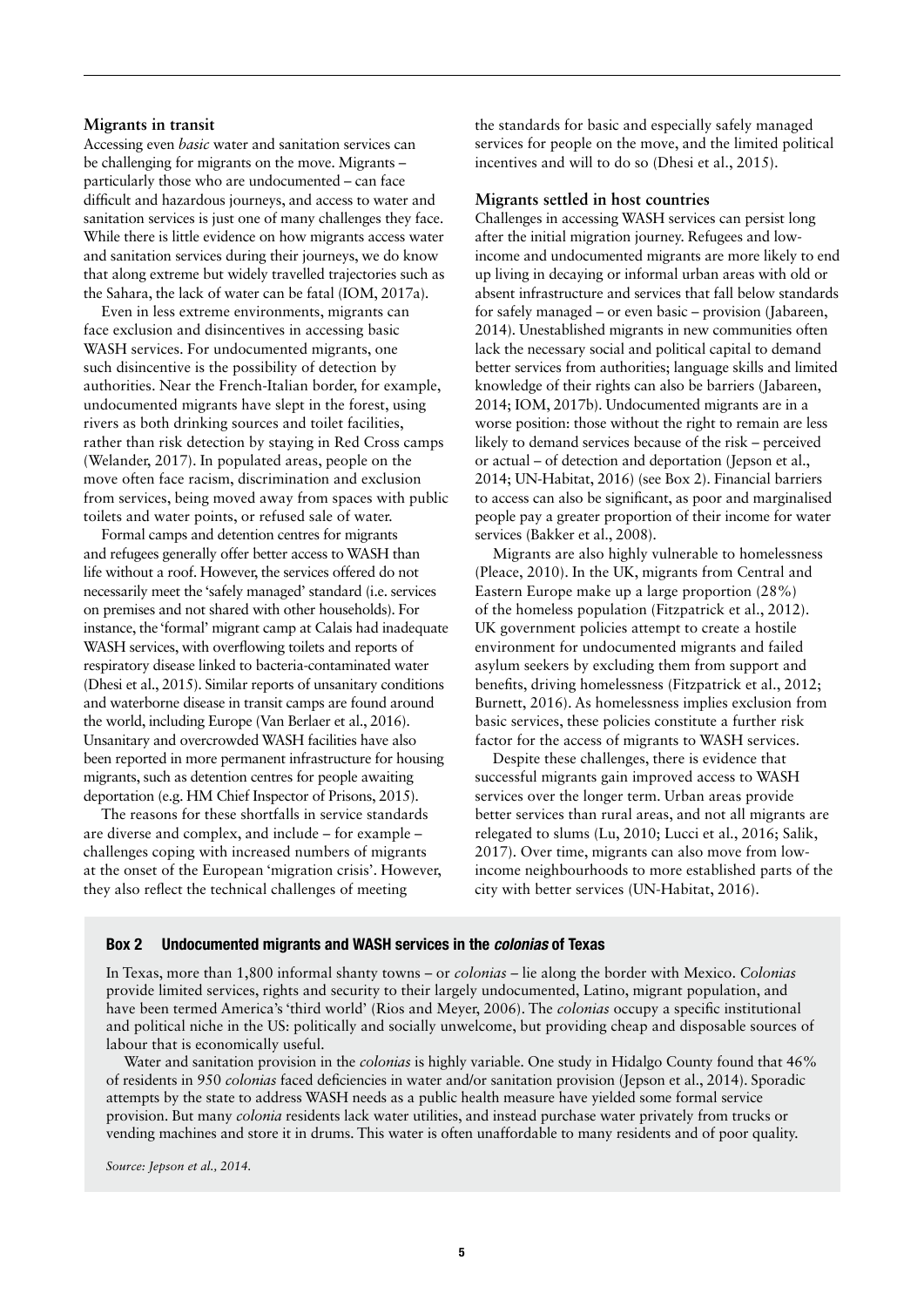#### 3.3 Water and sanitation service providers

The sustainable provision of WASH services is the principle challenge for utilities, private suppliers and charitable provider organisations. Though largely a question of mobilising capital for investment and generating the income to sustain WASH services, service provision can also have political dimensions. Migration compounds the challenges faced by WASH service providers in several ways, particularly where meeting the needs of migrants might involve – or be perceived as – lowering the service standards for long-standing residents.

In cities experiencing rapid growth from rural–urban migration, problems with WASH provision are well documented. In fast-growing cities in Africa and Asia, such as Accra and Hyderabad, rapid growth in demand for WASH services has outstripped the ability to invest in, and provide, them (Ramachandraiah and Vedakumar, 2007; Van Rooijen, 2011; WEF, 2017). Haphazard responses to rapid city growth exacerbate the challenges: in India, this has contributed to unequal access to water, over-abstraction of water sources and water pollution (Bhat et al., 2013). A related problem is that rapid growth in low-income areas is often marginalised in flood-prone areas, increasing flood risk (Di Baldassarre et al., 2010).

There is little evidence that international labour migration contributes significantly to such problems in major cities: international migrants are usually a relatively small proportion of urban growth. However, migrants may concentrate in slums or new shanty towns, with shortfalls in service standards (Jabareen, 2014; Jepson et al., 2014). Such situations provide few incentives for service providers to make the necessary investments: replacing decaying infrastructure in old neighbourhoods can be highly expensive, as can reaching new shanty towns outside city limits. Authorities may also reason that shanty towns

are temporary and therefore it is difficult to justify the investment, as well as being wary of providing de facto tenure to communities with informal land rights. Such issues can exacerbate spatial inequalities, where communities with political voice and wealth are better able to leverage urban amenities for their own benefit, leaving poorer and marginalised communities behind (UN-Habitat, 2016).

Problems for service providers are accentuated in areas where large movements of people cause rapid fluctuations in service demand. This is particularly the case where competition over water resources is already high, or where host communities already have low levels of service access. This is the case in Amman, one of the most water-scarce cities on Earth. Here, demand for drinking water rose 40% between 2011 and 2015 due to influxes of refugees from Syria (WEF, 2017), and additional pressure has also decreased access to, and the quality of, urban sanitation (Mosello et al., 2016). Again, expansion of supply and network capacity requires substantial capital investment, and uncertainty over migrants' length of stay complicates the business case. Yet reliance on some short-term measures such as water rationing and private supply can also raise costs and lower user satisfaction for permanent residents (see Box 3). Cost-effective, scalable models are needed that can provide services for extended periods, such as the shared water and sanitation facilities provided in Durban's community ablution blocks (Roma et al., 2010).

Refugee camps pose similar problems. The average stay in a camp is 17 years, yet WASH provision is frequently managed in terms of short-term assistance (UNHCR, 2006). This can be as much a political and institutional issue as a financial issue. The Kenyan government forbids the construction of permanent structures at Dadaab refugee camp, for example, meaning that water still comes from temporary taps decades after the camp was first

#### Box 3 The impacts of migration on water services and resources in Lebanon

Lebanon, like Jordan, has taken in many Syrians since 2011: around one in four people currently in the country is a Syrian refugee.

But while inflows of refugees have affected Lebanon's WASH services, the country's WASH systems and water resources struggled to meet demand before the current crisis due to weak governance and insufficient infrastructure. The poor quality and reliability of water services in Lebanon means that many households self-supply, usually through private water trucks or wells. The influx of refugees has increased demand and increased competition for private water services, with supply from water trucks becoming both more expensive and less frequent (Baylouny and Klingseis, 2018). The proliferation of private – often illegal – wells has also accelerated, contributing to already serious groundwater deterioration and salinisation (Saadeh and Wakim, 2017). The lack of sanitation provision in informal areas occupied by refugees has also contributed to degraded water quality (Jägerskog and Swain, 2016).

One poll found that 93% of Lebanese people believe that their availability of water and energy is affected by Syrian refugees (Christophersen et al., 2013). Yet the problems of competition over services and degradation of water quality are long-standing; the arrival of refugees has simply exacerbated pre-existing governance problems. For example, years of conflict-related damages and underinvestment in wastewater treatment have long meant that untreated sewage discharges have contaminated water supplies (Assaf and Saadeh, 2008). Localised, additional pressures from refugees in informal areas are significant, but are not transformational.

*Source: Baylouny and Klingseis, 2018.*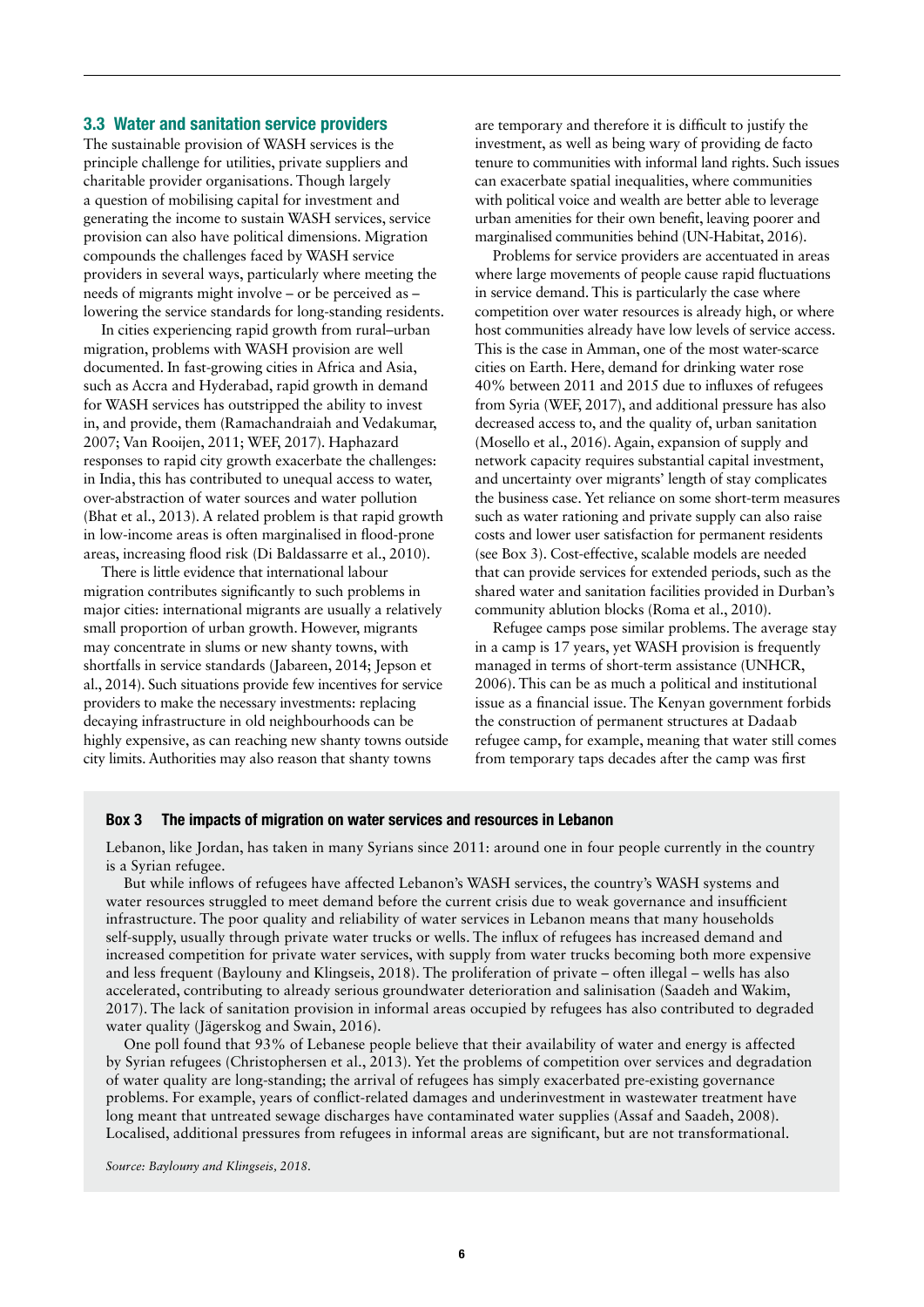constructed. Inadequate sanitation has contributed to regular outbreaks of waterborne disease such as hepatitis E and cholera (Médecins Sans Frontières, 2014).

Expanding services to meet the additional needs of migrants is not a technical challenge. Rather, it is a challenge of effective governance, needed to overcome financial, political, institutional, social, cultural, political and environmental obstacles (Van Rooijen, 2011). Surges in demand do not explain an inability to deliver services: even in a difficult case such as Amman or migrant camps in France, it is a lack of readiness to meet the challenge (Diep et al., 2017).

### 3.4 The policy community

The policy community faces two distinct problems: a lack of evidence/data to inform programming; and political barriers to addressing the marginalisation of migrants and shortfalls in service provision. The marginalisation of refugees and migrants, and their marginalisation in the data record, jeopardises the achievement of universal access.

On the first, data is limited for a number of reasons, one of which is undocumented migrants' attempts to avoid detection (Welander, 2017). Even where migrants join official or unofficial camps, authorities are often uninterested in fully assessing their needs. Several small camps near Calais in 2016 had no WASH facilities: authorities failed to accurately estimate numbers so even when water was provided it was insufficient (Alarcon et al., 2016). More broadly, data on WASH service coverage in most countries is generated by household or census surveys – methods which can exclude migrants living in informal settlements or without shelter. Migration can lead to intense demand for services, but demand that is temporary and localised, leading to further problems with monitoring and understanding the scope and nature of the challenges. To address these methodological issues, inform programming and complement national census results, we need surveys with purposeful – and opportunistic – sampling strategies that focus on the needs of migrants, the homeless and dwellers of temporary housing and informal areas.

The exclusion of migrants in WASH data collection and analysis reflects broader issues with the invisibility and exclusion of migrants, and migrant camps as spaces of exclusion and exception (Agier, 2016). The rules and rights that apply to citizens are not expected to apply to migrants and camp residents. The location of camps, often in border areas, falling in between jurisdictions, compounds the statelessness and exclusion of their inhabitants. These issues of exclusion and marginalisation naturally extend to the provision of services. As described, service providers and governments can face disincentives in serving migrants where there are negative public attitudes about immigration and its perceived impacts on public services (Ford and Lowles, 2016).

There are positive experiences of reducing the access barriers of migrants and the institutional and financial

challenges of service providers – at least in cases of domestic migration. In Colombia, where 7 million people have been uprooted by conflict, the government, as part of the process of social reconstruction and peacebuilding, has broken the division between slums and the rest of the city by guaranteeing basic services for all and making progress with land reforms (Econometria, 2016; UN-Habitat, 2016). Similarly, efforts to deliver services to even the poorest of India's urban communities (Bhat et al., 2013) have helped integrate migrant slum dwellers in a broader 'right to the city' (Harvey, 2008; IOM, 2017b), thereby contributing to greater social cohesion and urban resilience. But such approaches require political will, and it may be more difficult to generate sufficient political will to meet the needs of foreign migrants than those of domestic migrants.

### 4 Relevance to the 2030 Agenda

The 2030 Agenda advocates safe and orderly migration (SDG 10.7), and the provision of universal access to safely managed water and sanitation services (SDG 6). While the two issues are not explicitly linked in the 2030 Agenda, it is not possible to achieve universal access unless internal and international migrants also have access to WASH services. The linkages between water, sanitation and migration also affect other SDGs – on poverty (SDG 1), human health (SDG 3), and sustainable cities and communities (SDG 11).

**Targets 6.1 and 6.2** call for *universal* and *safely managed* access to water and sanitation services. Yet migrants face significant financial and non-financial barriers in accessing WASH services, particularly when they are in transit, undocumented, or living in informal areas, ghettos, or without a roof. Disabled people, children and menstruating women can have specific water, sanitation and hygiene needs and access constraints that compound their vulnerabilities as migrants. Service providers face technical, governance and financial challenges in meeting the needs of migrants, as the provision of safely-managed services requires significant capital investment, and – usually – delivery to a household. These challenges are compounded by large and abrupt flows of migrants and refugees, and where migrants are living in informal, unincorporated or temporary accommodation.

These issues of exclusion in access to and provision of WASH services relate also to **target 11.1**, which calls for universal access to adequate, safe and affordable housing and basic services, and the upgrading of slums. Addressing the rights of people living in slums and informal areas can be politically and institutionally challenging. Yet breaking down the distinction between formal and informal areas by providing safely managed WASH services can reduce spatial inequality and improve social cohesion (UN-Habitat, 2016).

The absence of safely managed sanitation services and wastewater treatment can contribute to the pollution of surface and groundwater with human waste – relevant to **target 6.3**, which calls for an end to water pollution,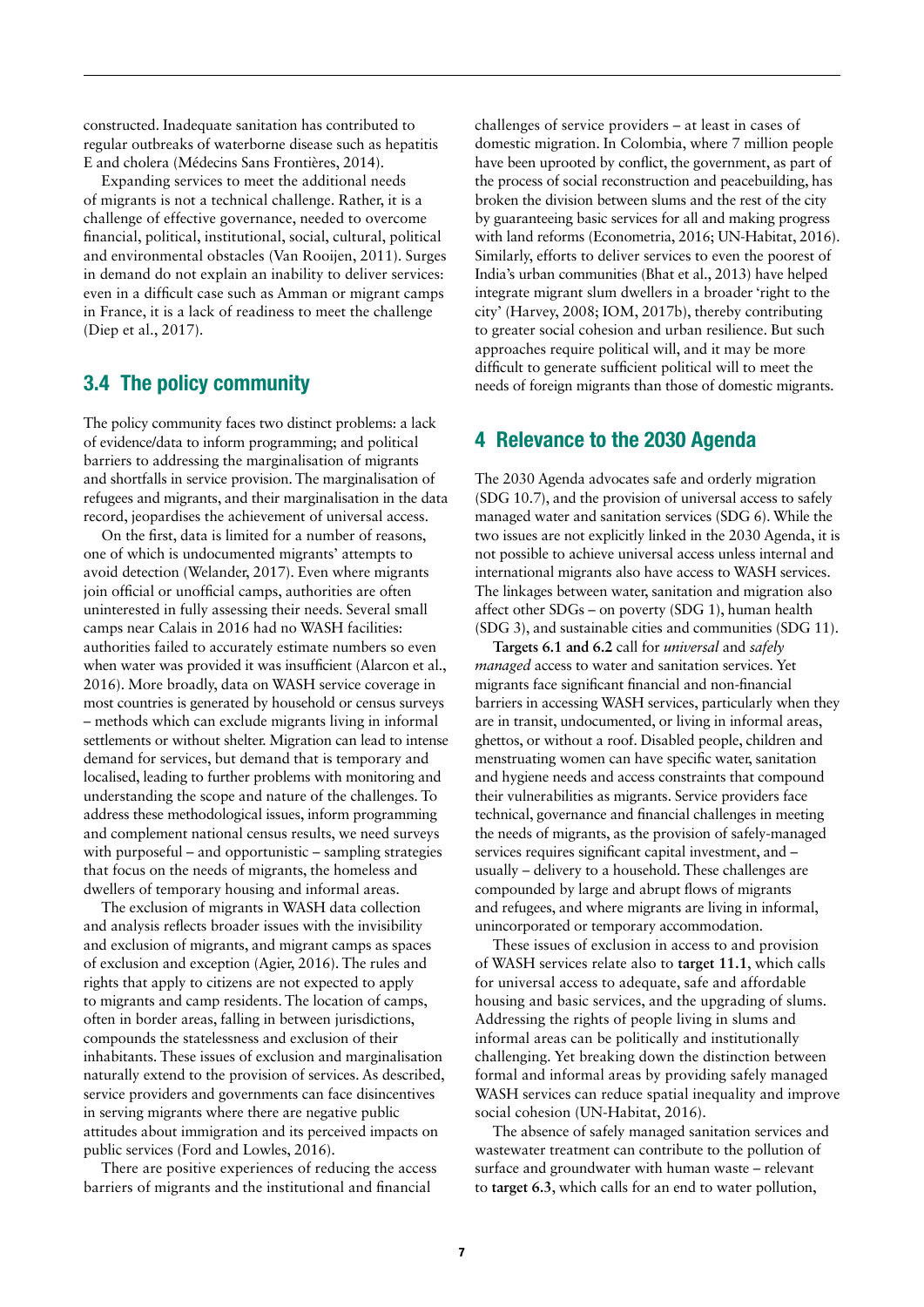including from untreated wastewaters. This is a specific challenge in refugee camps and other concentrations of people in areas, such as informal settlements, without adequate services (Mosello et al., 2016). The public health consequences of poor sanitation provision, as seen in refugee camps across Europe (Van Berlaar et al., 2016) can also affect **targets 3.3 and 3.9**, which call for an end to waterborne disease and mortality from water pollution.

Migration may also affect **target 6.4**, which addresses the sustainability of water resources. While there is limited evidence that emigration improves water resource sustainability in places of origin, large and abrupt inflows of migrants can exacerbate sustainability issues where water resources are scarce. While there is only evidence of this being problematic in contexts with pre-existing water

governance challenges, the geography of instability means that it is countries with such challenges to which people displaced by conflict often move (Mason et al., 2017).

The issues of water resources (target 6.4) and WASH services (targets 6.1 and 6.2) also intersect with **target 1.4**, which calls for natural resources rights and basic services as essential components for ending poverty. While water resources and WASH services may not be principal drivers of large-scale migration, they can be indirect multipliers of drivers such as underdevelopment and marginalisation in origin communities and economic opportunities in destinations (Jägerskog and Swain, 2016). The provision of WASH services and improved water resources management in both origin and destination communities can support successful

| <b>Relevant SDGs and targets</b>                                                                                                                                                                                                                                                                                                                               | Link to migration                                                                                                                                                                                                                                                                                                                                                                                                                                                                                                                                                                                                                                      |
|----------------------------------------------------------------------------------------------------------------------------------------------------------------------------------------------------------------------------------------------------------------------------------------------------------------------------------------------------------------|--------------------------------------------------------------------------------------------------------------------------------------------------------------------------------------------------------------------------------------------------------------------------------------------------------------------------------------------------------------------------------------------------------------------------------------------------------------------------------------------------------------------------------------------------------------------------------------------------------------------------------------------------------|
| Goal 1 No poverty                                                                                                                                                                                                                                                                                                                                              |                                                                                                                                                                                                                                                                                                                                                                                                                                                                                                                                                                                                                                                        |
| <b>1.4</b> By 2030, ensure that all men and women, in particular the poor and the<br>vulnerable, have equal rights to economic resources, as well as access to<br>basic services, ownership and control over land and other forms of property,<br>inheritance, natural resources, appropriate new technology and financial<br>services, including microfinance | Sustainable water resources management and the provision of WASH services can<br>enable successful migration, which plays an important role in reducing poverty.                                                                                                                                                                                                                                                                                                                                                                                                                                                                                       |
| Goal 3 Ensure healthy lives and promote well-being for all at all ages                                                                                                                                                                                                                                                                                         |                                                                                                                                                                                                                                                                                                                                                                                                                                                                                                                                                                                                                                                        |
| <b>3.3</b> By 2030, end the epidemics of AIDS, tuberculosis, malaria and neglected<br>tropical diseases and combat hepatitis, waterborne diseases and other<br>communicable diseases                                                                                                                                                                           | In origin communities, poor WASH services can contribute to health shocks<br>that inhibit successful migration. However, remittances from migrants can<br>contribute to WASH provision and health outcomes.                                                                                                                                                                                                                                                                                                                                                                                                                                            |
| <b>3.9</b> By 2030, substantially reduce the number of deaths and illnesses from<br>hazardous chemicals and air, water and soil pollution and contamination                                                                                                                                                                                                    | Failure to meet the WASH needs of migrants can contribute to public<br>problems, particularly when large numbers of people are concentrated in<br>temporary, informal or dilapidated areas.                                                                                                                                                                                                                                                                                                                                                                                                                                                            |
| Goal 6 Clean water and sanitation                                                                                                                                                                                                                                                                                                                              |                                                                                                                                                                                                                                                                                                                                                                                                                                                                                                                                                                                                                                                        |
| 6.1 By 2030, achieve universal and equitable access to safe and affordable<br>drinking water for all                                                                                                                                                                                                                                                           | While there is evidence that water resources shocks and long term stresses<br>contribute to seasonal, temporary and permanent migration, there is limited                                                                                                                                                                                                                                                                                                                                                                                                                                                                                              |
| 6.2 By 2030, achieve access to adequate and equitable sanitation and<br>hygiene for all and end open defecation, paying special attention to the needs<br>of women and girls and those in vulnerable situations                                                                                                                                                | evidence that WASH services are a significant driver of migration.<br>Achieving universal access for all requires addressing the needs of migrants.<br>Migrants can face significant barriers in accessing WASH services, particularly<br>when they are in transit or undocumented. Large and abrupt flows of migrants,<br>particularly refugees, can pose specific problems to the coping capacity of<br>service providers.<br>Monitoring is a challenge, especially for disaggregation by migratory status.<br>Monitoring methods for WASH targets are likely to exclude undocumented and<br>transitory migrants, and localised and temporary needs. |
| <b>6.3</b> By 2030, improve water quality by reducing pollution, eliminating<br>dumping and minimizing release of hazardous chemicals and materials,<br>halving the proportion of untreated wastewater and substantially increasing<br>recycling and safe reuse globally                                                                                       | Where refugee and migrant populations are not served with safely managed<br>sanitation, open defecation, untreated wastewater discharge, and unsafe<br>disposal of faecal sludge can contribute to pollution of surface and groundwaters.                                                                                                                                                                                                                                                                                                                                                                                                              |
| 6.4 By 2030, substantially increase water-use efficiency across all sectors<br>and ensure sustainable withdrawals and supply of freshwater to address<br>water scarcity and substantially reduce the number of people suffering from<br>water scarcity                                                                                                         | Large and abrupt flows of migrants can increase competition where water<br>resources are scarce. However, this becomes problematic only in contexts of<br>pre-existing challenges in water governance.<br>There is limited evidence that economic out-migration reduces water<br>competition in origin communities.                                                                                                                                                                                                                                                                                                                                    |
| Goal 11 Sustainable cities and communities                                                                                                                                                                                                                                                                                                                     |                                                                                                                                                                                                                                                                                                                                                                                                                                                                                                                                                                                                                                                        |
| <b>11.1</b> By 2030, ensure access for all to adequate, safe and affordable housing<br>and basic services and upgrade slums                                                                                                                                                                                                                                    | Providing WASH services to slum and informal areas helps reduce spatial<br>inequality and strengthen social cohesion.                                                                                                                                                                                                                                                                                                                                                                                                                                                                                                                                  |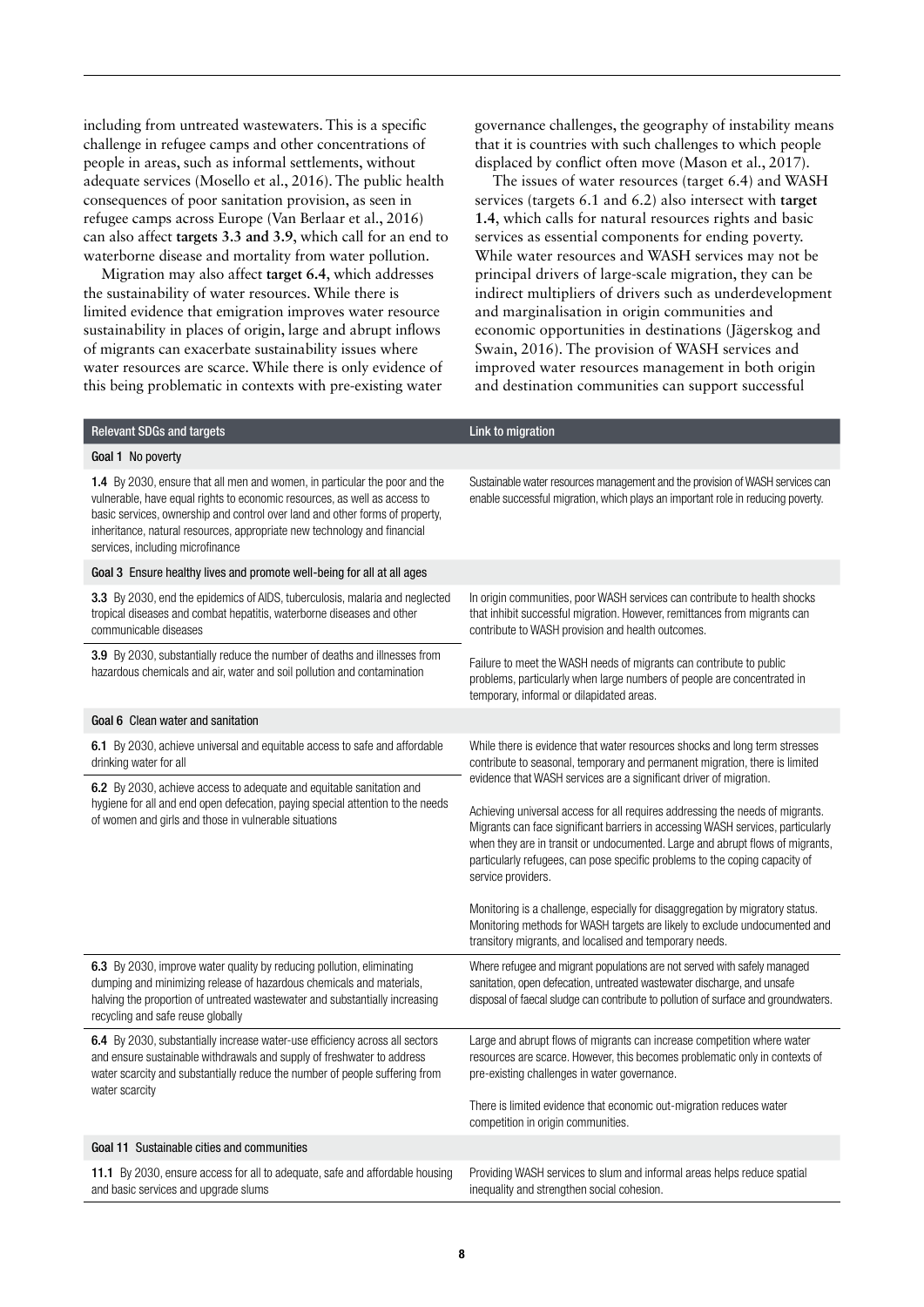migration – enabling planned migration and reducing the challenges that migrants face in making a success of their new lives. Migration has an important role in reducing poverty, and water resources and WASH services have an important role in migration.

### 5 Conclusions and policy recommendations

The 2030 Agenda sets out ambitious goals for water resources management and access to WASH services. Here refugees and migrants pose specific challenges to service providers and host governments.

Dominant narratives about the relationship between water and migration focus on the role of water in driving migration and the stresses that migrants place on the resources and services in host communities, although the evidence for these narratives is far from conclusive. The 2030 Agenda presents a different set of questions and challenges: how do we ensure access to WASH services is universal, including the hardest-to-reach groups; and how can providing WASH services and improving water resources management help reduce poverty?

The following recommendations set out actions for national governments, donors, international agencies and civil society organisations to improve WASH access for migrants and strengthen the potential of WASH to support successful migration.

### Conclusion 1 Migration isn't driven by a lack of water and sanitation services, but providing services can support successful migration

People migrate for many different reasons. The role of water in these decisions can be complex and indirect, and the drivers and challenges of nomadic pastoralists, rural– urban domestic migrants, refugees and international economic migrants all look very different. Before a 'response' can be developed and implemented, we need to understand who migrants are, why they have moved, where they move to, how long they intend to stay, and how these issues relate to their water and WASH needs. The principal challenges for governments lie not in mitigating the impacts of migration on water resources and services, but in ensuring that migrants have access. WASH can be an ingredient supporting successful migration, and most migrants are moving to positions of better access to WASH services over the long term.

### **Recommendation: governments in origin and host countries should develop policies that support synergies between improved WASH access and successful migration.**

**•** Host countries and communities which ensure migrants have adequate WASH access are more likely to achieve economic co-benefits from migration, reduce risks to public health and the environment, and promote social cohesion and equality.

- **•** Programmes and institutional measures to support people and communities during drought and flood are important, but shouldn't be framed in terms of preventing migration; migration can play a critical role in helping households cope with and recover from shocks (Opitz-Stapleton et al., 2017).
- **•** Similarly, investments in WASH services and water resources management in marginalised areas may reduce the barriers to successful migration. This can support those households using migration to diversify their income and get out of poverty.
- **•** Governments in origin countries can improve investments into communal WASH in migrant communities via policies that co-finance collectivised remittances, as in Mexico's 3-for-1 Programme.

### Relevant SDG targets

**1.4** Ensure that all men and women, in particular the poor and the vulnerable, have equal rights to economic resources, as well as access to basic services, ownership and control over land and other forms of property, inheritance, natural resources, appropriate new technology and financial services, including microfinance

**3.3** End the epidemics of AIDS, tuberculosis, malaria, and neglected tropical diseases and combat hepatitis, water-borne diseases, and other communicable diseases

**3.9** Substantially reduce the number of deaths and illnesses from hazardous chemicals and air, water, and soil pollution and contamination

**6.1** Achieve universal and equitable access to safe and affordable drinking water for all

**6.2** Achieve access to adequate and equitable sanitation and hygiene for all, and end open defecation, paying special attention to the needs of women and girls and those in vulnerable situations

**6.3** Improve water quality by reducing pollution, eliminating dumping and minimising release of hazardous chemicals and materials, halving the proportion of untreated wastewater and substantially increasing recycling and safe reuse globally

**6.4** Substantially increase water-use efficiency across all sectors and ensure sustainable withdrawals and supply of freshwater to address water scarcity, and substantially reduce the number of people suffering from water scarcity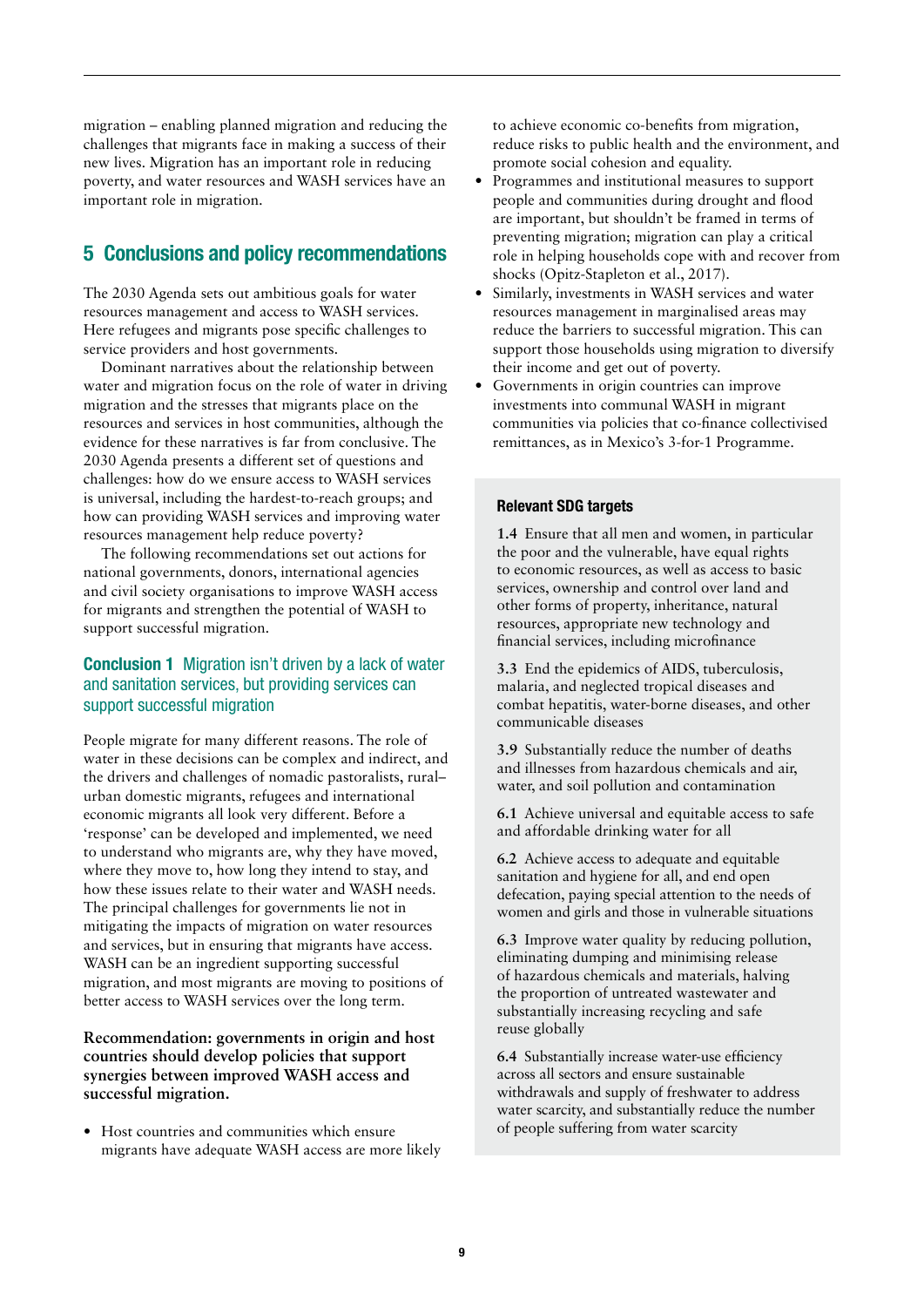### **Conclusion 2** The barriers faced by migrants make achieving the SDGs' ambitions of universal access more challenging

Refugees and migrants face significant barriers in accessing water, sanitation and other basic services. These barriers vary across different contexts, at different stages of the migration journey, and with documentation status. In addition to high costs, migrants can face non-financial barriers stemming from limited knowledge of their rights and how to claim them, and underlying political and institutional factors that discriminate against them. Such barriers are compounded when migrants live in conditions that concentrate deprivation and exclusion, such as shanty towns, ghettos and homelessness.

### **Recommendation: governments, service providers and international agencies must ensure all people have access to water and sanitation services, regardless of their migratory status.**

- **•** Governments should guarantee the rights and entitlements of migrants to water and sanitation services. This includes eliminating institutional barriers to WASH access that arise from documentation status. Migrants and refugees need to be able to assert their rights to water and sanitation without fear of arrest and deportation.
- **•** States and service providers should proactively ensure that homeless people, formal holding facilities and informal transit camps have adequate WASH provision, with appropriate needs assessment, working through trusted and competent intermediary organisations where appropriate.
- **•** States and service providers should mitigate the financial barriers to WASH provision, mitigating the relatively high cost of water to migrants.
- **•** States and service providers should ensure that the specific WASH needs of vulnerable migrant subgroups

are met, including those of children, disabled people and menstruating women.

- **•** At a national level, targeted interventions and investments should address areas of service deprivation, such as ghettos, shanty towns and camps in unincorporated or marginalised areas.
- **•** International programmes should continue to invest in contexts where high rates of migration overwhelm response capabilities e.g. Lebanon and Jordan.

### Relevant SDG targets

**1.4** Ensure that all men and women, in particular the poor and the vulnerable, have equal rights to economic resources, as well as access to basic services, ownership and control over land and other forms of property, inheritance, natural resources, appropriate new technology and financial services, including microfinance

**6.1** Achieve universal and equitable access to safe and affordable drinking water for all

**6.2** Achieve access to adequate and equitable sanitation and hygiene for all, and end open defecation, paying special attention to the needs of women and girls and those in vulnerable situations

**6.3** Improve water quality by reducing pollution, eliminating dumping and minimising release of hazardous chemicals and materials, halving the proportion of untreated wastewater and substantially increasing recycling and safe reuse globally

**11.1** Ensure access for all to adequate, safe and affordable housing and basic services, and upgrade slums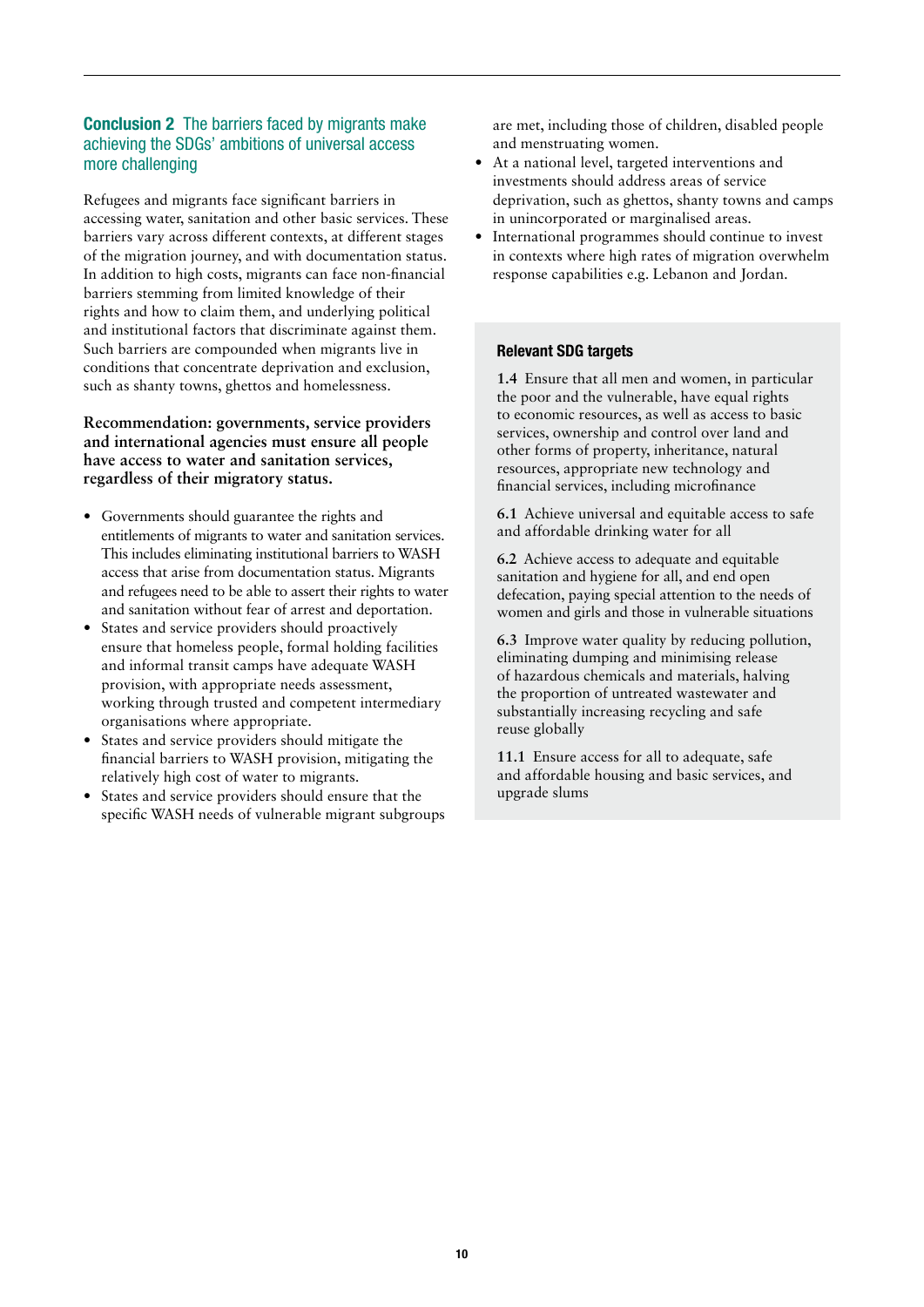### Conclusion 3 Challenges stem from failures in governance, not the amount of water available, numbers of migrants or rates of migration

Droughts alone don't cause mass waves of migration. Similarly, problems with expanding services in rapidly growing cities are as much to do with issues of land tenure, accountability, policies and finance as they are with the rate of growth or constraints on the amount of water available. The two critical factors are (1) the extent to which water management systems are capable of providing water security to all, and (2) the ability of that system to respond different rates of change in demand by expanding and contracting services.

### **Recommendation: governments and utilities should strengthen water governance and services to cope better with the effects of migration.**

- **•** General strengthening of governance and institutions will help cope with the needs of migrants, consequences of migration, and the water security of host communities. Infrastructure is an important element, but monitoring, planning, finance, coordination with other actors, improving accountability and getting the right mix of incentives in place are key.
- **•** More should be done to bridge divides between humanitarian and developmental programmes. Development actors can do more to strengthen resilience through better emergency planning for WASH institutions before crises begin, and humanitarian actors can support longer-term sustainability through better exit-planning and appropriate collaboration with government agencies, utilities and non-humanitarian agencies during emergencies.

**•** Governments and donors need to invest in innovation. Technologies and processes for delivering services to transitory people and communities are different to those for fixed populations; rather than focusing on settling people, more efforts are needed to provide agile, flexible, safely-managed services.

### Relevant SDG targets

**1.4** Ensure that all men and women, in particular the poor and the vulnerable, have equal rights to economic resources, as well as access to basic services, ownership and control over land and other forms of property, inheritance, natural resources, appropriate new technology and financial services, including microfinance

**6.1** Achieve universal and equitable access to safe and affordable drinking water for all

**6.2** Achieve access to adequate and equitable sanitation and hygiene for all, and end open defecation, paying special attention to the needs of women and girls and those in vulnerable situations

**6.4** Substantially increase water-use efficiency across all sectors and ensure sustainable withdrawals and supply of freshwater to address water scarcity, and substantially reduce the number of people suffering from water scarcity

**11.1** Ensure access for all to adequate, safe and affordable housing and basic services, and upgrade slums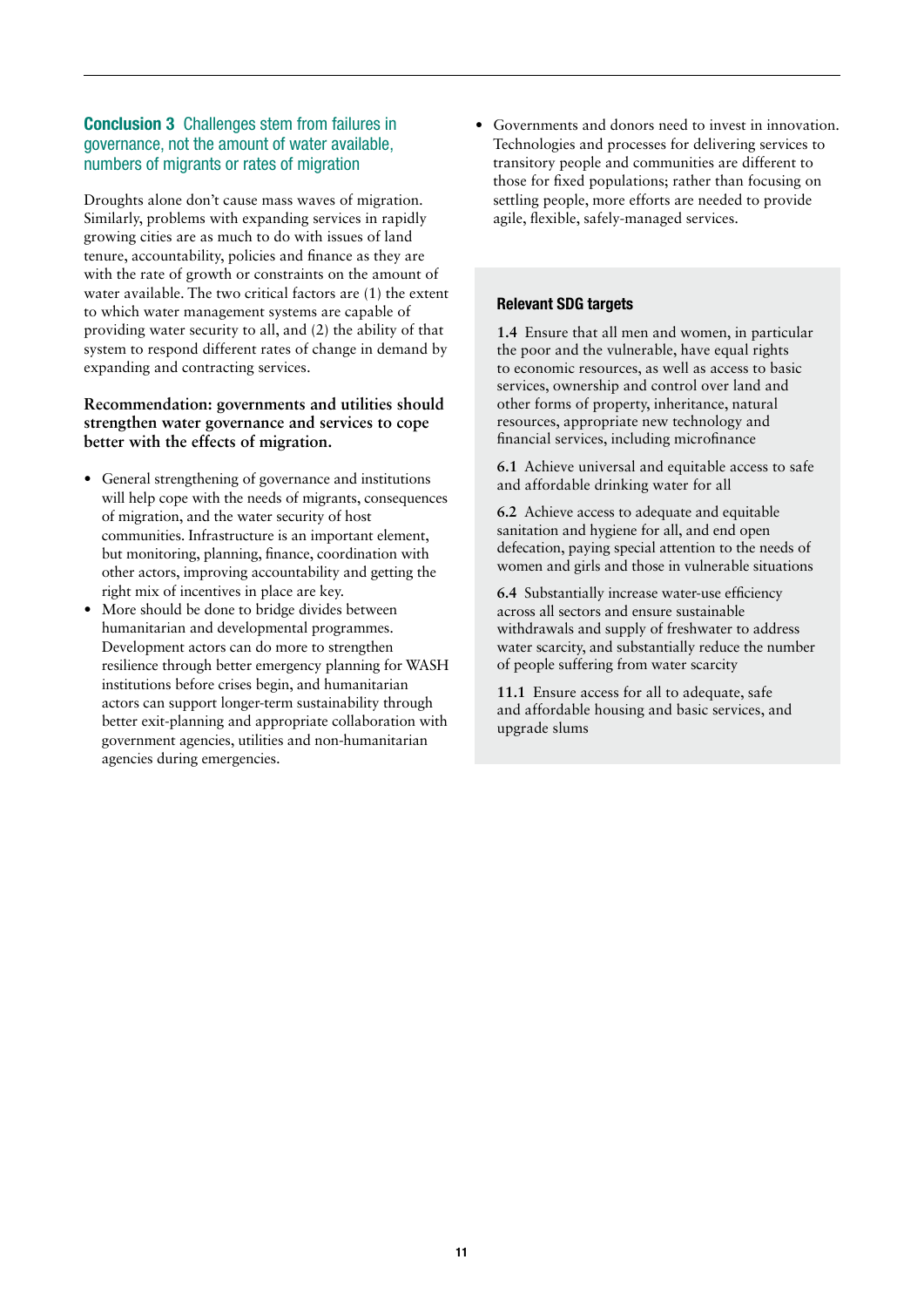### **Conclusion 4** The poor visibility of migrants in data limits understanding of their needs and reduces the accountability of governments and service providers

Monitoring for WASH services is already a significant challenge for the 2030 Agenda. The call in Target 17.18 for indicators 'to be disaggregated where relevant by … migratory status' makes data challenges even more problematic. Monitoring frameworks for the SDG water and sanitation indicators generally use census data and household surveys to assess water and sanitation coverage, and data from administrative and regulatory bodies to determine whether provision is safely managed. These data do not necessarily enable disaggregation by migratory status, and collection methods underlying them may not even sample undocumented or transitory migrants in a representative fashion. Such approaches fail to capture any localised, temporary, but intense effects of migration on WASH coverage. These data constraints make it more difficult to understand the needs of migrants, and to identify, design and deliver services that meet those needs. They also make it difficult to hold governments to account for failing to do so.

### **Recommendation: international agencies should revise monitoring frameworks for SDG water and sanitation targets, ensuring they disaggregate by migrant status.**

- **•** Targets 6.1 and 6.2 should be revised to include specific mention of migrants and refugees as vulnerable groups who are explicitly included under universal access.
- **•** Service providers, and the agencies that hold them accountable, should adopt appropriate monitoring techniques to identify and report on the scale and character of the needs of unserved or under-served migrant, transitory and refugee populations.

**•** National and international bodies should assess the scale and character of needs in marginalised, unincorporated, and border areas outside the responsibility and mandate of specific service providers or states.

### Relevant SDG targets

**1.4** Ensure that all men and women, in particular the poor and the vulnerable, have equal rights to economic resources, as well as access to basic services, ownership and control over land and other forms of property, inheritance, natural resources, appropriate new technology and financial services, including microfinance

**6.1** Achieve universal and equitable access to safe and affordable drinking water for all

**6.2** Achieve access to adequate and equitable sanitation and hygiene for all, and end open defecation, paying special attention to the needs of women and girls and those in vulnerable situations

**11.1** Ensure access for all to adequate, safe and affordable housing and basic services, and upgrade slums

**17.18** By 2020, enhance capacity-building support to developing countries, including for least developed countries and small island developing States, to increase significantly the availability of high-quality, timely and reliable data disaggregated by income, gender, age, race, ethnicity, migratory status, disability, geographic location and other characteristics relevant in national contexts

We are grateful to the following people for their comments and assistance with this paper: Jessica Hagen-Zanker (ODI), Nat Mason (ODI), Helen Dempster (ODI), Hannah Caddick (ODI), Caelin Robinson (ODI), Eilen Hoffstetter (SDC), Anne Savary Tchoursine (SDC), Michele Leone (IDRC) and Saiful Alam (WARPO).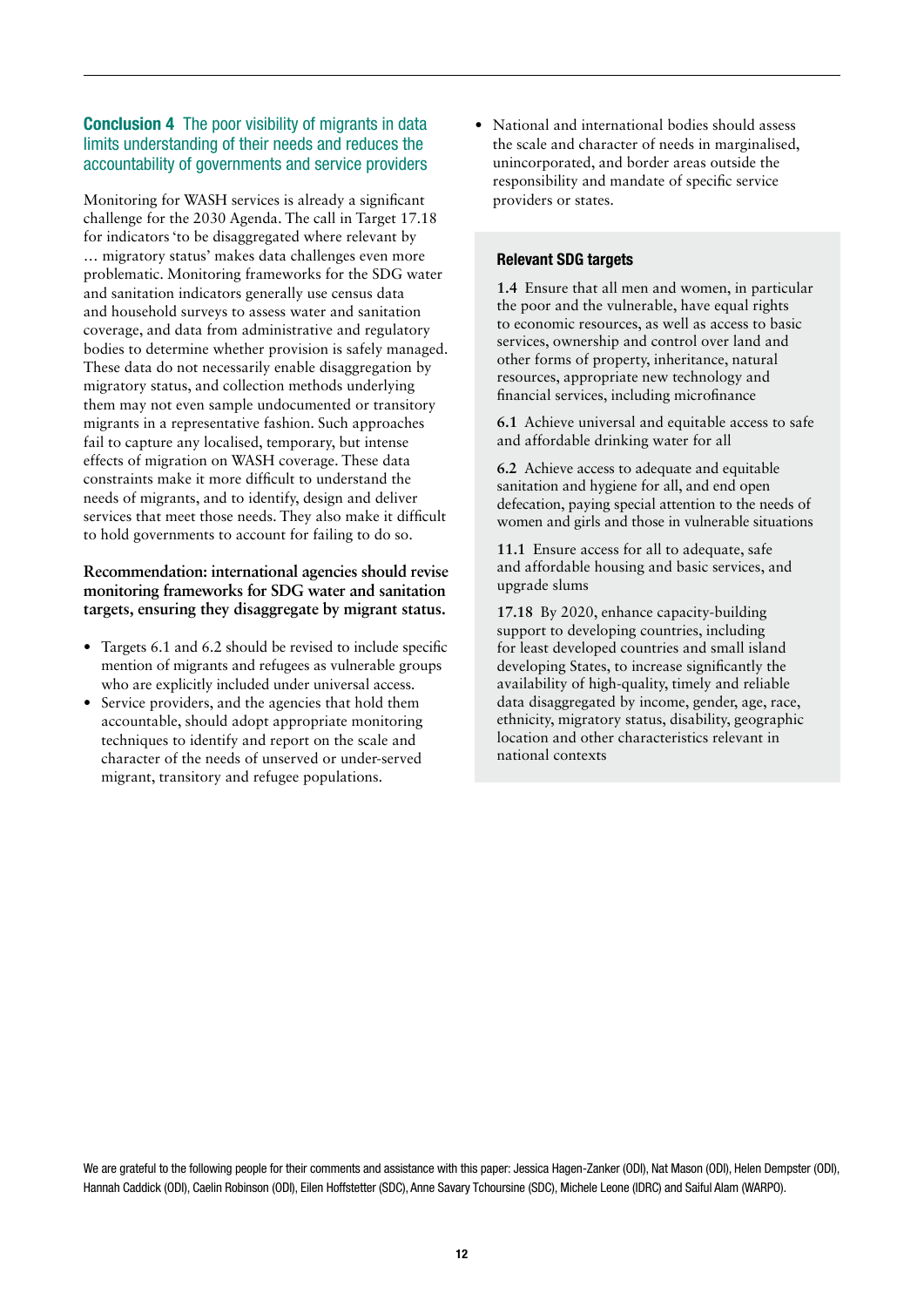## References

- de Albuquerque, C. (2010) *Report of the independent expert on the issue of human rights obligations related to access to safe drinking water and sanitation.* United Nations Human Rights Council A/HRC/15/31/Add.1
- Afifi, T. (2011) 'Economic or environmental migration? The push factors in Niger' *International Migration*, 49(S1)
- Agier, M. (2016) 'Afterword: what contemporary camps tell us about the world to come' *Humanity: An International Journal of Human Rights, Humanitarianism, and Development* 7(3): 459–468 [\(https://doi.org/10.1353/hum.2016.0026](https://doi.org/10.1353/hum.2016.0026))
- Alarcon, C., Sippel, D., Wahle, H. S. and Wisniewska, A. K. (2016) *The unknown knowns: observations from small informal refugee camps in Northern France.* London: Refugee Rights Europe [\(http://refugeerights.org.uk/wp](http://refugeerights.org.uk/wp-content/uploads/2016/09/RRDP_TheUnknownKnowns.pdf)[content/uploads/2016/09/RRDP\\_TheUnknownKnowns.pdf](http://refugeerights.org.uk/wp-content/uploads/2016/09/RRDP_TheUnknownKnowns.pdf))
- Asian Development Bank (2009) *Urban sector and water supply and sanitation in Bangladesh: an exploratory evaluation of the programs of ADB and other aid agencies.* Independent Evaluation Department. Manila: Asian Development Bank
- Assaf, H. and Saadeh, M. (2008) 'Assessing water quality management options in the Upper Litani Basin, Lebanon, using an integrated GIS-based decision support system' *Environmental Modelling & Software* 23(10–11): 1327–1337
- Bakker, K., Kooy, M., Shofiani, N. E. and Martijn, E. J. (2008) 'Governance failure: rethinking the institutional dimensions of urban water supply to poor households' *World Development* 36(10): 1891–1915
- Di Baldassarre, G., Montanari, A., Lins, H., Koutsoyiannis, D., Brandimarte, L. and Blöschl, G. (2010) 'Flood fatalities in Africa: from diagnosis to mitigation' *Geophysical Research Letters* 37(22)
- Baylouny, A. M. and Klingseis, S. J. (2018) 'Water thieves or political catalysts? Syrian Refugees in Jordan and Lebanon' *Middle East Policy* 25(1): 104–123
- van Berlaer, G., Bohle Carbonell, F., Manantsoa, S., de Béthune, X., Buyl, R., Debacker, M. and Hubloue, I. (2016) 'A refugee camp in the centre of Europe: clinical characteristics of asylum seekers arriving in Brussels' *BMJ Open* 6(11): e013963
- Bhat, G. K., Raghupathi, U., Rajasekar, U. and Karanth, A. (2013) *Urbanisation, poverty, climate change, India: a synthesis report*. Volume 1. Gurgaon, India: TARU Leading Edge
- Budlender, D. and Hartman-Pickerill, B. (2014) *Migration and employment in South Africa: statistical analysis of the migration module in the Quarterly Labour Force Survey, third quarter 2012.* African Centre for Migration and Society, University of the Witwatersrand
- Burnett, J. (2016) 'Entitlement and belonging: social restructuring and multicultural Britain' *Race Relations* 58(2): 37–54 [\(https://doi.org/10.1177/0306396816657723](https://doi.org/10.1177/0306396816657723))
- De Châtel, F. (2014) 'The role of drought and climate change in the Syrian uprising: untangling the triggers of the revolution' *Middle Eastern Studies* 50(4): 521–535
- Christophersen, M., Liu, J., Thorleifsson, C.M. and Tiltnes, A.A. (2013) *Lebanese attitudes towards Syrian refugees and the Syrian crisis: results from a national opinion poll*. Fafo Paper 13. Oslo: Fafo
- Cummings, C., Pacitto, J., Lauro, D. and Foresti, M. (2015) *Why people move: understanding the drivers and trends of migration to Europe*. ODI Report. London: Overseas Development Institute
- Dhesi, S., Isakjee, A. and Davies, T. (2015) *An environmental health assessment of the new migrant camp in Calais*. University of Birmingham, UK
- Diep, L., Hayward, T., Walnycki, A., Husseiki, M. and Karlsson, L. (2017) *Water, crises and conflict in MENA: how can water service providers improve their resilience?* Working Paper. London: International Institute for Environment and Development
- Dorward, A., Anderson, S., Bernal, Y. N., Vera, E. S., Rushton, J., Pattison, J. and Paz, R. (2009) 'Hanging in, stepping up and stepping out: livelihood aspirations and strategies of the poor' *Development in Practice* 19(2): 240–247
- Duquette-Rury, L. (2014) 'Collective remittances and transnational coproduction: the 3×1 program for migrants and household access to public goods in Mexico' *Studies in Comparative International Development* 49(1): 112–139
- De Haas, H. (2006) 'Migration, remittances and regional development in Southern Morocco' *Geoforum* 37(4): 565–580
- De Haas, H. (2010) *Migration transitions: a theoretical and empirical inquiry into the developmental drivers of international migration.* Working Paper 24. International Migration Institute, University of Oxford, UK
- Econometria (2016) *External evaluation of the UNHCR UNDP Joint Program 'Transitional Solutions Initiative – TSI'*. Executive Summary ([http://tsicolombia.org/sites/acnur/files/descargas/executive\\_summary\\_tsi\\_evaluation\\_](http://tsicolombia.org/sites/acnur/files/descargas/executive_summary_tsi_evaluation_colombia.pdf) [colombia.pdf\)](http://tsicolombia.org/sites/acnur/files/descargas/executive_summary_tsi_evaluation_colombia.pdf)
- Fayissa, B. and Nsiah, C. (2010) 'The impact of remittances on economic growth and development in Africa' *The American Economist* 55(2): 92–103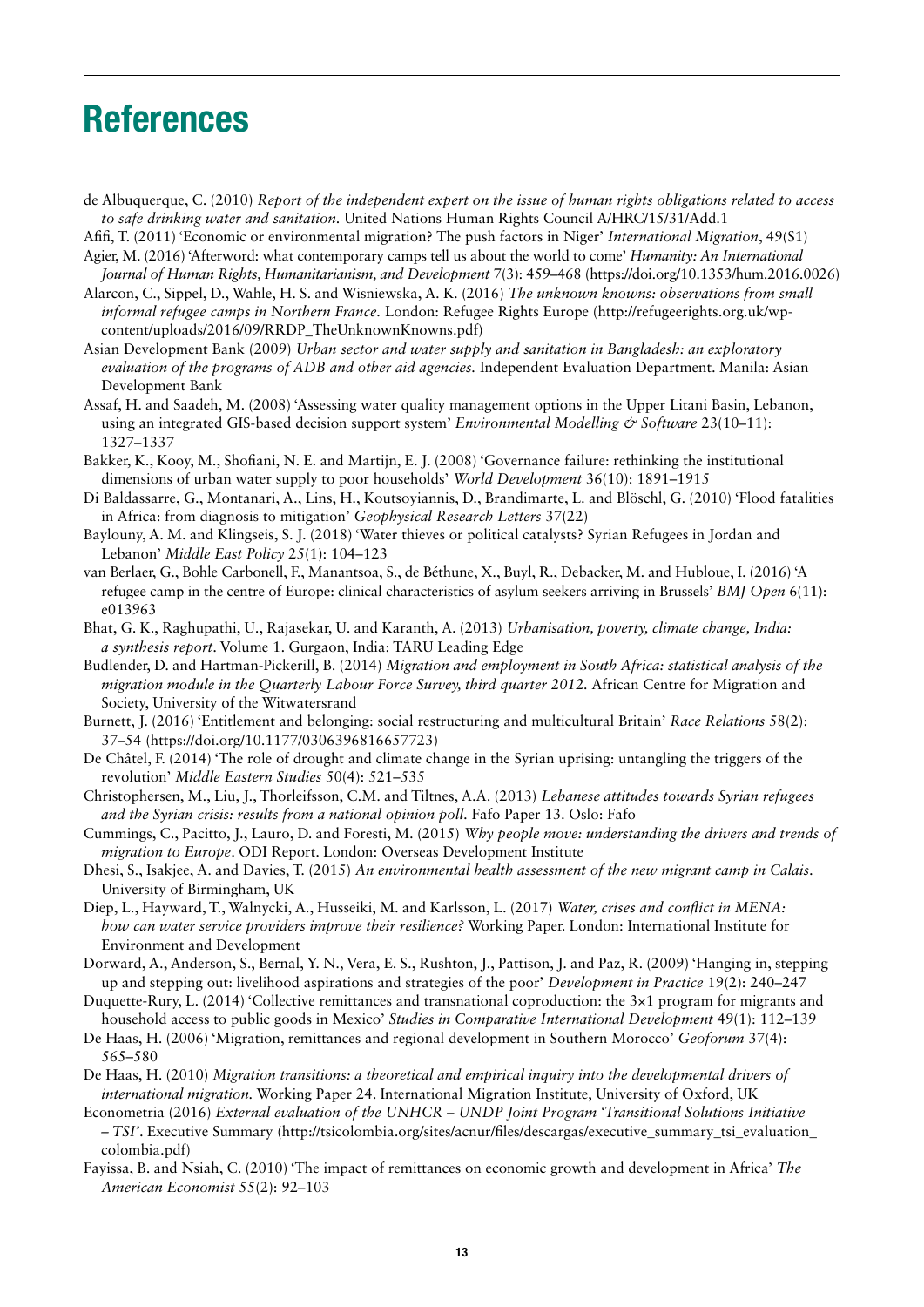- Fitzpatrick, S., Johnsen, S. and Bramley, G. (2012) 'Multiple exclusion homelessness amongst migrants in the UK' *European Journal of Homelessness* 6(1): 31–58
- Ford, R. and Lowles, N. (2016). *Fear & Hope 2016: Race, Faith and Belonging in Today's England.* London: Hope Not Hate Educational Limited
- Gomes, N. (2006). Access to water, pastoral resource management and pastoralists' livelihoods. *Lessons Learned from Water Development in Selected Areas of Eastern Africa (Kenya, Ethiopia, Somalia). Livelihoods Support Programme* Working Paper, 26*.* Rome: Food and Agriculture Organisation

Hagen-Zanker, J. and Mallett, R. (2016). *Journeys to Europe: the role of policy in migrant decision-making. ODI insights*. London: Overseas Development Institute

Hagen-Zanker, J., Vidal, E. M. and Sturge, G. (2017) 'Social protection, migration and the 2030 Agenda for Sustainable Development'. ODI Briefing. London: Overseas Development Institute

Harvey, D. (2008) 'The right to the city' *The City Reader* 6: 23–40

- HM Chief Inspector of Prisons (2015) *Report on an unannounced inspection of Heathrow Immigration Removal Centre (Harmondsworth).* London: Her Majesty's Inspectorate of Prisons
- IDMC Internal Displacement Monitoring Centre (2016) *Global Report on Internal Displacement*. Geneva: IDMC

IOM – International Organization for Migration (2017a) 'Fatal journeys', in *Volume 3, Part 2: Improving data on missing migrants.* Geneva: IOM

IOM (2017b) *Migration in the 2030 Agenda*. Geneva: IOM

Jabareen, Y. (2014) '"The right to the city" revisited: assessing urban rights – the case of Arab cities in Israel' *Habitat International* 41: 135–141

- Jägerskog, A. and Swain, A. (2016) *Water, migration and how they are interlinked*. Working Paper. Stockholm: Stockholm International Water Institute
- Jepson, W. and Brown, H. L. (2014) '"If no gasoline, no water": privatizing drinking water quality in South Texas colonias' *Environment and Planning* 46: 1032–1048
- Jónsson, G. (2010) *The environmental factor in migration dynamics a review of African case studies.* Working Paper 21. International Migration Institute. University of Oxford, UK
- Jung, Y. T., Lou, W. and Cheng, Y. (2017) 'Exposure–response relationship of neighbourhood sanitation and children's diarrhoea' *Trop. Med. Int. Health* 22: 857–865 (http://doi:[10.1111/tmi.12886\)](https://doi.org/10.1111/tmi.12886)
- Lu, Y. (2010) 'Rural–urban migration and health: evidence from longitudinal data in Indonesia' *Social Science and Medicine* 70(3): 412–419
- Lucci, P., Mansour-Ille, D., Easton-Calabria, E. and Cummings, C. (2016) 'Sustainable cities: internal migration, jobs and the 2030 Agenda for Sustainable Development'. ODI Briefing. London: Overseas Development Institute
- Mason, N., Denis Le Seve, M. and Calow, R. (2017) *Future flows: global trends to watch on water and sanitation*. ODI Working Paper 520. London: Overseas Development Institute
- Médecins Sans Frontières (2014) *Dadaab refugees: an uncertain tomorrow*. Geneva: Médecins Sans Frontières ([https://reliefweb.int/sites/reliefweb.int/files/resources/bp-dadaab-march-2014-low.pdf\)](https://reliefweb.int/sites/reliefweb.int/files/resources/bp-dadaab-march-2014-low.pdf)
- Miletto, M., Caretta, M. A., Burchi, F. M. and Zanlucchi, G. (2017) *Migration and its interdependencies with water scarcity, gender and youth employment.* Paris: UNESCO Publishing
- Mosello, B., Matoso, M., Cummings, C. and Doczi, J. (2016) *Sanitation under stress. How can urban services respond to acute migration?* ODI Working Paper. London: Overseas Development Institute

Mounkaïla, H. (2002) 'De la migration circulaire à l'abandon du territoire local dans le Zarmaganda (Niger)' *Revue Européenne des Migrations Internationales* 18(2): 161–187

Nicolai, S., Wales, J. and Aiazzi, E. (2017) 'Education, migration and the 2030 Agenda for Sustainable Development'. ODI Briefing. London: Overseas Development Institute

- Olsson, L., Eklundh, L. and Ardö, J. (2005) 'A recent greening of the Sahel trends, patterns and potential causes' *Journal of Arid Environments* 63(3): 556–566
- Opitz-Stapleton, S., Nadin, R., Watson, C. and Kellet, J. (2017) *Climate change, migration and displacement: the need for a risk-informed and coherent approach*. ODI Report. London: Overseas Development Institute

Pleace, N. (2010) 'Immigration and homelessness' *New Law Journal* 143(6620): 1436–1437

Ramachandraiah, C. and Vedakumar, M. (2007) 'Hyderabad's water issues and the Musi River: need for integrated solutions', presented at the International Water Conference, Berlin, 12–14 September 2007

Reuveny, R. (2007) 'Climate change-induced migration and violent conflict' *Political Geography* 26(6): 656–673

Rios, J. M. and Meyer, P. S. (2006) 'Community building and public health in a South Texas colonia' *National Civic Review* 95(4): 54–57

- Roma, E., Buckley, C., Jefferson, B. and Jeffrey, P. (2010) 'Assessing users' experience of shared sanitation facilities: a case study of community ablution blocks in Durban, South Africa' *Water SA* 36(5): 589–594
- Saadeh, M. and Wakim, E. (2017) 'Deterioration of groundwater in Beirut Due to seawater intrusion' *Journal of Geoscience and Environment Protection* 5(11): 149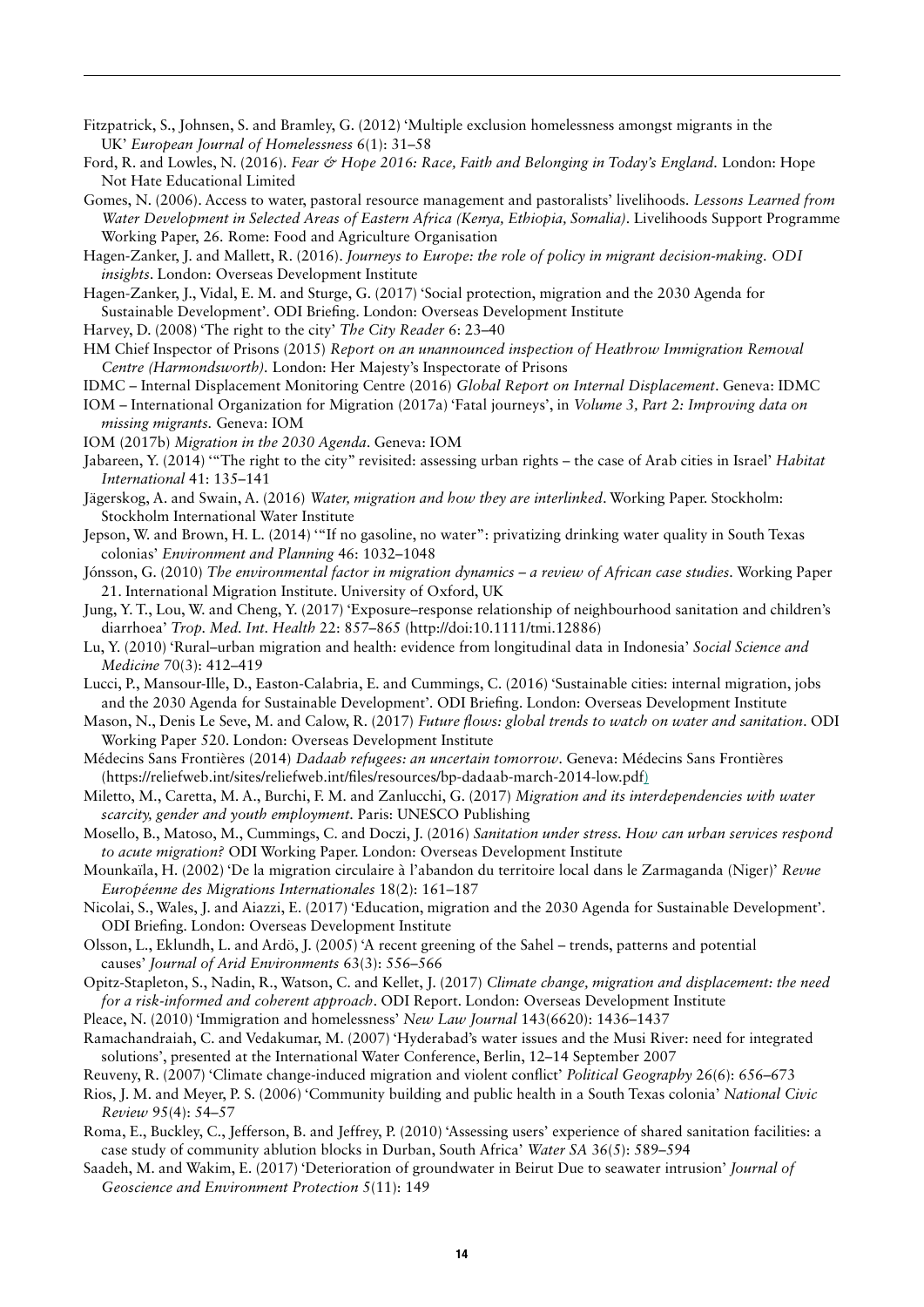- Salik, K. M., Qaisrani, A., Umar, M. A. and Ali, S. M. (2017) *Migration futures in Asia and Africa: economic opportunities and distributional effects – the case of Pakistan*. PRISE Working Paper. Islamabad: Sustainable Development Policy Institute
- Satterthwaite, D. (2004) *The under-estimation of urban poverty in low- and middle-income nations*. Working Paper on Poverty Reduction in Urban Areas 14. London: International Institute of Environment and Development
- Simonet, C. and Jobbins, G. (2016) *Understanding the patterns of climate resilient development: the case of Senegal*. PRISE Working Paper. London: Overseas Development Institute
- Tacoli, C. (2009) 'Crisis or adaptation? Migration and climate change in a context of high mobility' *Environment and Urbanization* 21(2): 513–525
- Tulloch, O., Machingura, F. and Melamed, C. (2016) 'Health, migration and the 2030 Agenda for Sustainable Development'. ODI Briefing. London: Overseas Development Institute
- UN-Habitat (2016) *Urbanization and development: emerging futures.* World Cities Report 2016. Nairobi: UN-Habitat (https://unhabitat.org/books/world-cities-report)
- UNHCR United Nations High Commissioner for Refugees (2006) 'Protracted refugee situations: the search for practical solutions', in *The state of the world's refugees 2006*. New York NY: United Nations High Commissioner for Refugees and Oxford University Press
- UNHCR (2017) WASH, protection and accountability. Geneva: UNHCR
- Van Rooijen, D.J. (2011) 'Implications of Urban development for water demand, wastewater generation and reuse in water-stressed cities: case studies from South Asia and sub-Saharan Africa' (doctoral dissertation, Loughborough University, UK)
- WHO and UNICEF World Health Organization and the United Nations Children's Fund (2017) *Progress on drinking water, sanitation and hygiene: 2017 update and SDG baselines*. Geneva: WHO and UNICEF
- Wilkinson, E., Schipper, L., Simonet, C. and Kubik, Z. (2016) 'Climate change, migration and the 2030 Agenda for Sustainable Development'. ODI Briefing. London: Overseas Development Institute
- WEF World Economic Forum (2017) *Migration and its impact on cities*. Davos: WEF
- Weinthal, E., Zawahri, N. and Sowers, J. (2015) 'Securitizing water, climate, and migration in Israel, Jordan, and Syria' *International Environmental Agreements: Politics, Law and Economics* 15(3): 293–307
- Zeitoun, M., Allan, T., Al Aulaqi, N., Jabarin, A. and Laamrani, H. (2012) 'Water demand management in Yemen and Jordan: addressing power and interests' *The Geographical Journal* 178(1): 54–66